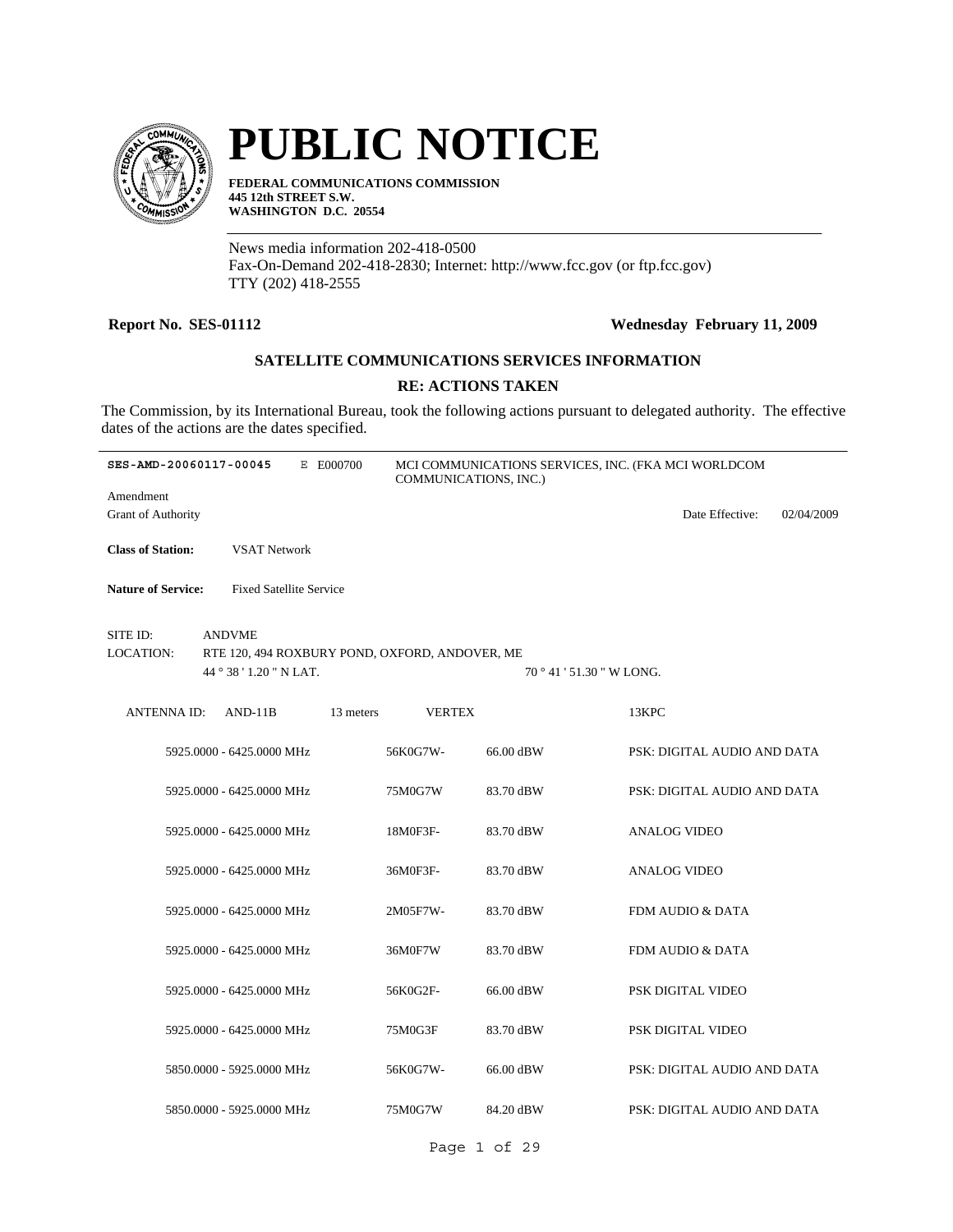| 5850,0000 - 5925,0000 MHz | 18M0F3F- | 84.20 dBW  | <b>ANALOG VIDEO</b>         |
|---------------------------|----------|------------|-----------------------------|
| 5850,0000 - 5925,0000 MHz | 36M0F3F  | 84.20 dBW  | <b>ANALOG VIDEO</b>         |
| 5850,0000 - 5925,0000 MHz | 2M05F7W- | 84.20 dBW  | FDM AUDIO & DATA            |
| 5850,0000 - 5925,0000 MHz | 36M0F7W  | 84.20 dBW  | FDM AUDIO & DATA            |
| 5850,0000 - 5925,0000 MHz | 56K0G2F- | 66.00 dBW  | PSK DIGITAL VIDEO           |
| 5850,0000 - 5925,0000 MHz | 75M0G2F  | 84.20 dBW  | PSK DIGITAL VIDEO           |
| 3625,0000 - 4200,0000 MHz | 56K0G7W- | $0.00$ dBW | PSK: DIGITAL AUDIO AND DATA |
| 3625,0000 - 4200,0000 MHz | 75M0G7W  | $0.00$ dBW | PSK: DIGITAL AUDIO AND DATA |
| 3625,0000 - 4200,0000 MHz | 18M0F3F- | $0.00$ dBW | ANALOG VIDEO                |
| 3625,0000 - 4200,0000 MHz | 36M0F3F  | $0.00$ dBW | <b>ANALOG VIDEO</b>         |
| 3625,0000 - 4200,0000 MHz | 2M05F7W- | $0.00$ dBW | FDM AUDIO & DATA            |
| 3625,0000 - 4200,0000 MHz | 36M0F7W  | $0.00$ dBW | FDM AUDIO & DATA            |
| 3625,0000 - 4200,0000 MHz | 56K0G2F- | $0.00$ dBW | PSK DIGITAL VIDEO           |
| 3625,0000 - 4200,0000 MHz | 75M0G2F  | $0.00$ dBW | PSK DIGITAL VIDEO           |

ANDVME - ALSAT - (ALSAT)

ANDVME - INTELSAT 605 - (332.5 E.L.)

ANDVME - INTELSAT 805 - (304.5 E.L.)

ANDVME - INTELSAT AOR - (307.0 E.L.)

ANDVME - INTELSAT AOR - (325.5 E.L.)

ANDVME - INTELSAT AOR - (330.5 E.L.)

ANDVME - INTELSAT AOR - (332.5 E.L.)

ANDVME - INTELSAT AOR - (335.5 E.L.)

| SES-AMD-20081212-01596    | E E020037 | NEW ENGLAND SATELLITE SYSTEMS. INC. |                 |            |
|---------------------------|-----------|-------------------------------------|-----------------|------------|
| Amendment                 |           |                                     |                 |            |
| <b>Grant of Authority</b> |           |                                     | Date Effective: | 02/10/2009 |
|                           |           |                                     |                 |            |

**Class of Station:** Temporary Fixed Earth Station

**Nature of Service:** Mobile Satellite Service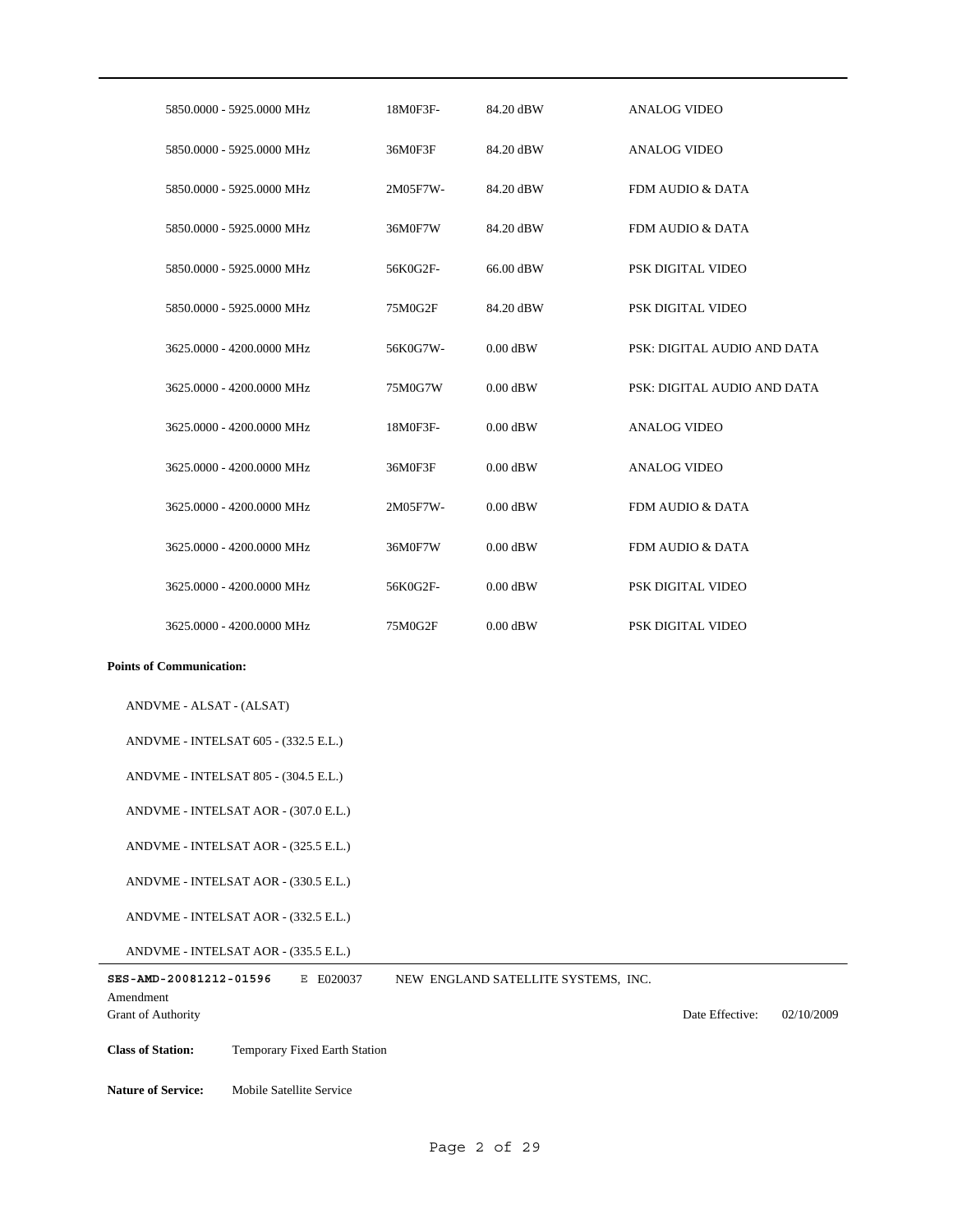This amendment is associated with an assignment file number SES-ASG-20080801-01011.

#### **Points of Communication:**

| SES-ASG-20080801-01011<br>E E020037                                |                                                         |                                                              |
|--------------------------------------------------------------------|---------------------------------------------------------|--------------------------------------------------------------|
| Application for Consent to Assignment                              | NEW ENGLAND SATELLITE SYSTEMS, INC.                     |                                                              |
| Grant of Authority                                                 |                                                         | Date Effective:<br>02/10/2009                                |
| <b>Current Licensee:</b><br>NEW ENGLAND SATELLITE SYSTEMS, INC.    |                                                         |                                                              |
| <b>FROM: NEW ENGLAND SATELLITE SYSTEMS, INC.</b>                   |                                                         |                                                              |
| TO:<br><b>GEMS TV USA LTD</b>                                      |                                                         | No. of Station(s) listed: 1                                  |
| SES-LIC-20081205-01600<br>E E080229                                | TELALASKA, INC.                                         |                                                              |
| <b>Application for Authority</b>                                   |                                                         | 02/10/2009 - 02/10/2024                                      |
| Grant of Authority                                                 |                                                         | Date Effective:<br>02/10/2009                                |
| <b>Class of Station:</b><br><b>Fixed Earth Stations</b>            |                                                         |                                                              |
| <b>Nature of Service:</b><br><b>Fixed Satellite Service</b>        |                                                         |                                                              |
| SITE ID:<br>HUB1                                                   |                                                         |                                                              |
| LOCATION:                                                          | 201 E 56TH STREET (4.6M. HUB), ANCHORAGE, ANCHORAGE, AK |                                                              |
| 61°10'13.00" N LAT.                                                | 149 ° 52 ' 47.00 " W LONG.                              |                                                              |
| <b>ANTENNAID:</b><br>HUB1<br>4.6 meters                            | <b>ANDREW CORP.</b>                                     | ESA46                                                        |
| 4162.0000 - 4179.0000 MHz                                          | 117KG7W                                                 | DIGITAL TRAFFIC, VARIOUS FEC,                                |
|                                                                    |                                                         | VARIOUS DATA RATES, VARIOUS<br><b>INFORMATION</b>            |
|                                                                    |                                                         |                                                              |
| 4162.0000 - 4179.0000 MHz                                          | 9M00G7W                                                 | DIGITAL TRAFFIC, VARIOUS FEC,<br>VARIOUS DATA RATES, VARIOUS |
|                                                                    |                                                         | <b>INFORMATION</b>                                           |
| 6387.0000 - 6404.0000 MHz                                          | 117KG7W<br>51.39 dBW                                    | DIGITAL TRAFFIC, VARIOUS FEC,                                |
|                                                                    |                                                         | VARIOUS DATA RATES, VARIOUS<br><b>INFORMATION</b>            |
|                                                                    |                                                         |                                                              |
| 6387.0000 - 6404.0000 MHz                                          | 9M00G7W<br>64.98 dBW                                    | DIGITAL TRAFFIC, VARIOUS FEC,<br>VARIOUS DATA RATES, VARIOUS |
|                                                                    |                                                         | <b>INFORMATION</b>                                           |
| SITE ID:<br><b>STPAULREMOTE</b>                                    |                                                         |                                                              |
| ST. PAUL SCHOOL (3.8M.), ALEUTIANS WEST, ST. PAUL, AK<br>LOCATION: |                                                         |                                                              |
| $57°7'19.00"$ N LAT.                                               | $170$ $^{\circ}$ 16 ' 30.00 " W LONG.                   |                                                              |
| ANTENNA ID:<br>3.8M.STP<br>3.8 meters                              | PRODELIN                                                | 1383                                                         |
| 4162,0000 - 4179,0000 MHz                                          | 117KG7W                                                 | DIGITAL TRAFFIC, VARIOUS FEC,                                |
|                                                                    |                                                         | VARIOUS DATA RATES, VARIOUS<br><b>INFORMATION</b>            |
|                                                                    |                                                         |                                                              |
| 4162.0000 - 4179.0000 MHz                                          | 9M00G7W                                                 | DIGITAL TRAFFIC, VARIOUS FEC,<br>VARIOUS DATA RATES, VARIOUS |
|                                                                    |                                                         | <b>INFORMATION</b>                                           |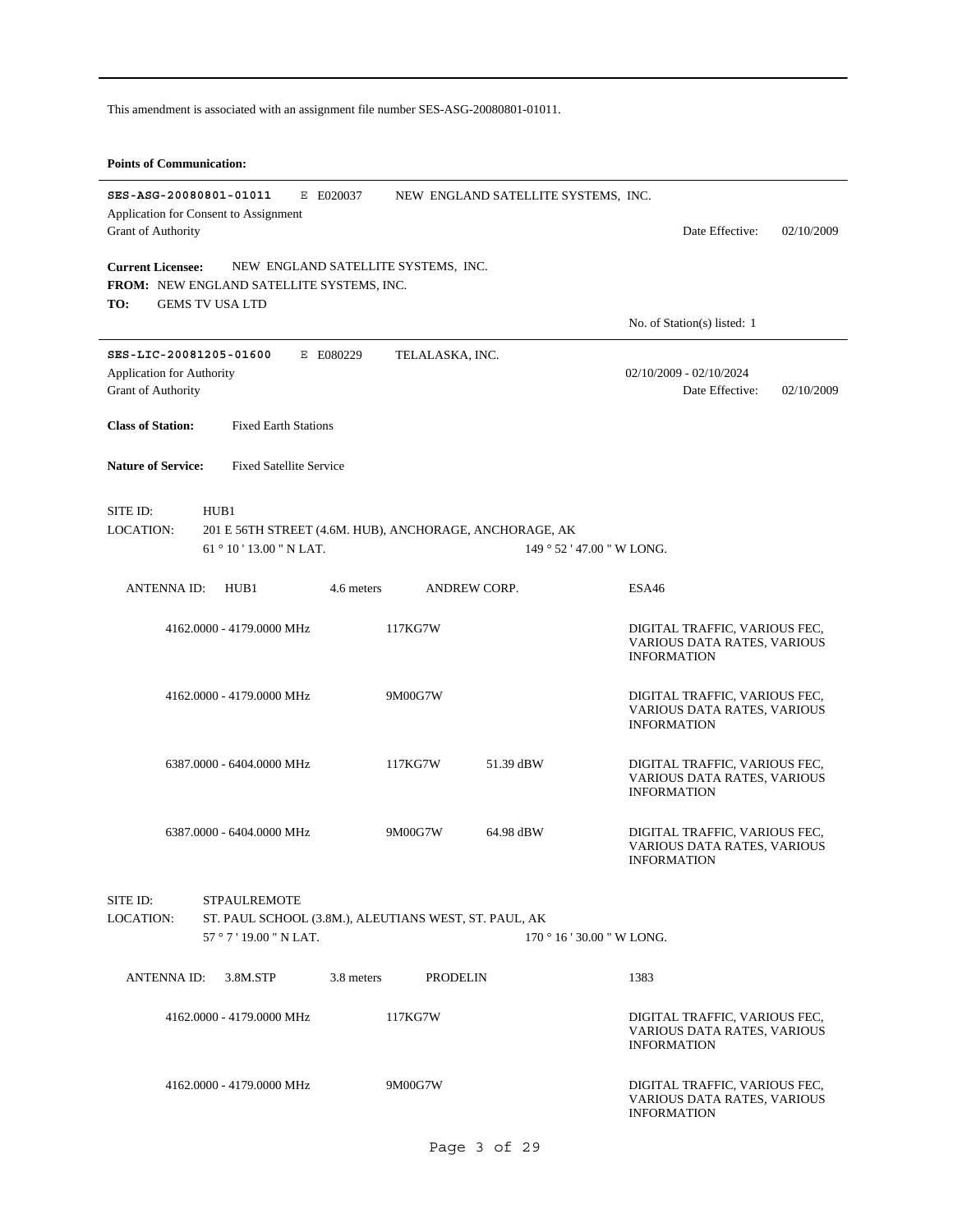| 6387.0000 - 6404.0000 MHz                                                  | 117KG7W                                                  | 47.46 dBW       | DIGITAL TRAFFIC, VARIOUS FEC,<br>VARIOUS DATA RATES, VARIOUS<br><b>INFORMATION</b> |
|----------------------------------------------------------------------------|----------------------------------------------------------|-----------------|------------------------------------------------------------------------------------|
| 6387.0000 - 6404.0000 MHz                                                  | 9M00G7W                                                  | 63.48 dBW       | DIGITAL TRAFFIC, VARIOUS FEC.<br>VARIOUS DATA RATES, VARIOUS<br><b>INFORMATION</b> |
| SITE ID:<br><b>UNALASKAREMOTE</b><br>LOCATION:<br>53 ° 53 ' 20.00 " N LAT. | 50 6TH AVE (4.5M.), ALEUTIANS WEST, UNALASKA, AK         |                 | 166 ° 31 ' 38.00 " W LONG.                                                         |
| ANTENNA ID:<br>4.5M.UNAK                                                   | 4.5 meters                                               | ANDREW CORP.    | 4.5M.                                                                              |
| 4162.0000 - 4179.0000 MHz                                                  | 117KG7W                                                  |                 | DIGITAL TRAFFIC, VARIOUS FEC,<br>VARIOUS DATA RATES, VARIOUS<br><b>INFORMATION</b> |
| 4162,0000 - 4179,0000 MHz                                                  | 9M00G7W                                                  |                 | DIGITAL TRAFFIC, VARIOUS FEC,<br>VARIOUS DATA RATES, VARIOUS<br><b>INFORMATION</b> |
| 6387.0000 - 6404.0000 MHz                                                  | 117KG7W                                                  | 51.39 dBW       | DIGITAL TRAFFIC, VARIOUS FEC,<br>VARIOUS DATA RATES, VARIOUS<br><b>INFORMATION</b> |
| 6387.0000 - 6404.0000 MHz                                                  | 9M00G7W                                                  | 64.98 dBW       | DIGITAL TRAFFIC, VARIOUS FEC,<br>VARIOUS DATA RATES, VARIOUS<br><b>INFORMATION</b> |
| SITE ID:<br><b>GALENAREMOTE</b><br>LOCATION:<br>64 ° 44 ' 26.00 " N LAT.   | LOT 2, BLOCK 9 GALENA AIRPORT, YUKON KOYUKUK, GALENA, AK |                 | 156 ° 53 ' 7.00 " W LONG.                                                          |
|                                                                            |                                                          |                 |                                                                                    |
| <b>ANTENNA ID:</b><br>3.8M.GALE                                            | 3.8 meters                                               | <b>PRODELIN</b> | 1383                                                                               |
| 4162,0000 - 4179,0000 MHz                                                  | 117KG7W                                                  |                 | DIGITAL TRAFFIC, VARIOUS FEC,<br>VARIOUS DATA RATES, VARIOUS<br><b>INFORMATION</b> |
| 4162,0000 - 4179,0000 MHz                                                  | 9M00G7W                                                  |                 | DIGITAL TRAFFIC, VARIOUS FEC.<br>VARIOUS DATA RATES, VARIOUS<br><b>INFORMATION</b> |
| 6387.0000 - 6404.0000 MHz                                                  | 117KG7W                                                  | 47.46 dBW       | DIGITAL TRAFFIC, VARIOUS FEC,<br>VARIOUS DATA RATES, VARIOUS<br><b>INFORMATION</b> |
| 6387.0000 - 6404.0000 MHz                                                  | 9M00G7W                                                  | 63.48 dBW       | DIGITAL TRAFFIC, VARIOUS FEC,<br>VARIOUS DATA RATES, VARIOUS<br><b>INFORMATION</b> |
| SITE ID:<br><b>STGEORGEREMOTE</b><br>LOCATION:<br>56 ° 30 ' 0.00 " N LAT.  | ST GEORGE SCHOOL, ALEUTIANS WEST, ST GEORGE, AK          |                 | 169 ° 32 ' 27.00 " W LONG.                                                         |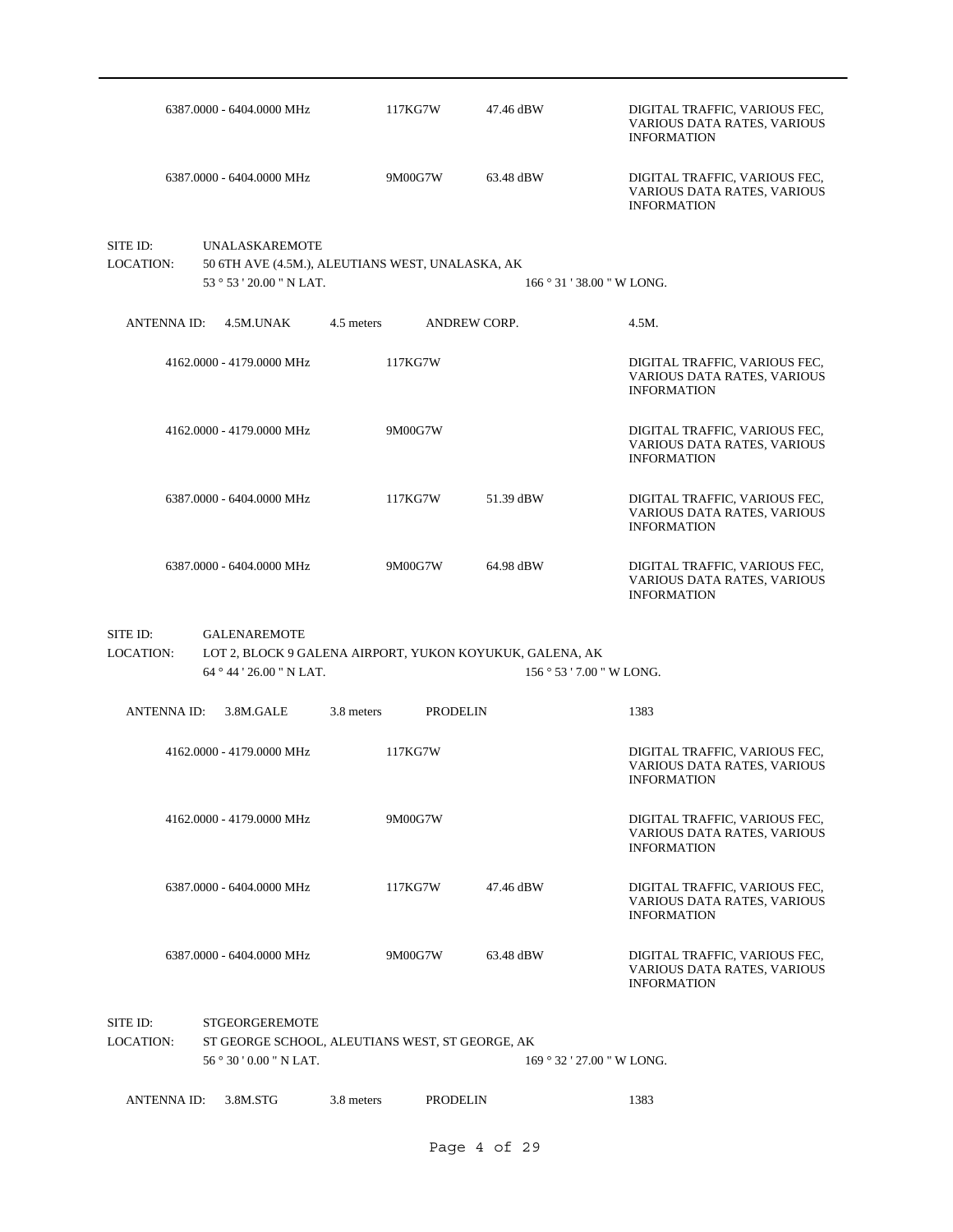|                       | 4162.0000 - 4179.0000 MHz                     | 117KG7W                                                                |                 | DIGITAL TRAFFIC, VARIOUS FEC,<br><b>VARIOUS INFORMATION, VARIOUS</b><br><b>DATA RATES</b> |
|-----------------------|-----------------------------------------------|------------------------------------------------------------------------|-----------------|-------------------------------------------------------------------------------------------|
|                       | 4162.0000 - 4179.0000 MHz                     | 9M00G7W                                                                |                 | DIGITAL TRAFFIC, VARIOUS FEC,<br>VARIOUS INFORMATION, VARIOUS<br><b>DATA RATES</b>        |
|                       | 6387.0000 - 6404.0000 MHz                     | 117KG7W                                                                | 47.46 dBW       | DIGITAL TRAFFIC, VARIOUS FEC,<br>VARIOUS INFORMATION, VARIOUS<br><b>DATA RATES</b>        |
|                       | 6387.0000 - 6404.0000 MHz                     | 9M00G7W                                                                | 63.48 dBW       | DIGITAL TRAFFIC, VARIOUS FEC,<br>VARIOUS INFORMATION, VARIOUS<br><b>DATA RATES</b>        |
| SITE ID:              | FT YUKON REMOTE                               |                                                                        |                 |                                                                                           |
| <b>LOCATION:</b>      |                                               | LOT 1, BLOCK 36, YUKON KOYUKUK, FORT YUKON, AK                         |                 |                                                                                           |
|                       | 66 ° 34 ' 3.00 " N LAT.                       |                                                                        |                 | 145 ° 15 ' 22.00 " W LONG.                                                                |
| ANTENNA ID:           | 3.8M.FTYU                                     | 3.8 meters                                                             | <b>PRODELIN</b> | 1383                                                                                      |
|                       |                                               |                                                                        |                 |                                                                                           |
|                       | 4162.0000 - 4179.0000 MHz                     | 117KG7W                                                                |                 | DIGITAL TRAFFIC, VARIOUS FEC,<br>VARIOUS DATA RATES, VARIOUS<br><b>INFORMATION</b>        |
|                       | 4162.0000 - 4179.0000 MHz                     | 9M00G7W                                                                |                 | DIGITAL TRAFFIC, VARIOUS FEC,<br>VARIOUS DATA RATES, VARIOUS<br><b>INFORMATION</b>        |
|                       | 6387.0000 - 6404.0000 MHz                     | 117KG7W                                                                | 47.46 dBW       | DIGITAL TRAFFIC, VARIOUS FEC,<br>VARIOUS DATA RATES, VARIOUS<br><b>INFORMATION</b>        |
|                       | 6387.0000 - 6404.0000 MHz                     | 9M00G7W                                                                | 63.48 dBW       | DIGITAL TRAFFIC, VARIOUS FEC,<br>VARIOUS DATA RATES, VARIOUS<br><b>INFORMATION</b>        |
| SITE ID:<br>LOCATION: | <b>SANDPOINTREMOTE</b><br>55°20'11.00" N LAT. | TRACT B, BLOCK 2, MOUNTAINVIEW ESTATES, ALEUTIANS EAST, SAND POINT, AK |                 | $160°29'35.00''$ W LONG.                                                                  |
| <b>ANTENNA ID:</b>    | 3.8M. SANP                                    | 3.8 meters                                                             | <b>PRODELIN</b> | 1383                                                                                      |
|                       | 4162.0000 - 4179.0000 MHz                     | 117KG7W                                                                |                 | DIGITAL TRAFFIC, VARIOUS FEC,<br>VARIOUS DATA RATES, VARIOUS<br><b>INFORMATION</b>        |
|                       | 4162.0000 - 4179.0000 MHz                     | 9M00G7W                                                                |                 | DIGITAL TRAFFIC, VARIOUS FEC,<br>VARIOUS DATA RATES, VARIOUS<br><b>INFORMATION</b>        |
|                       | 6387.0000 - 6404.0000 MHz                     | 117KG7W                                                                | 47.46 dBW       | DIGITAL TRAFFIC, VARIOUS FEC,<br>VARIOUS DATA RATES, VARIOUS<br><b>INFORMATION</b>        |
|                       | 6387.0000 - 6404.0000 MHz                     | 9M00G7W                                                                | 63.48 dBW       | DIGITAL TRAFFIC, VARIOUS FEC,<br>VARIOUS DATA RATES, VARIOUS<br><b>INFORMATION</b>        |
|                       |                                               |                                                                        | Page 5 of 29    |                                                                                           |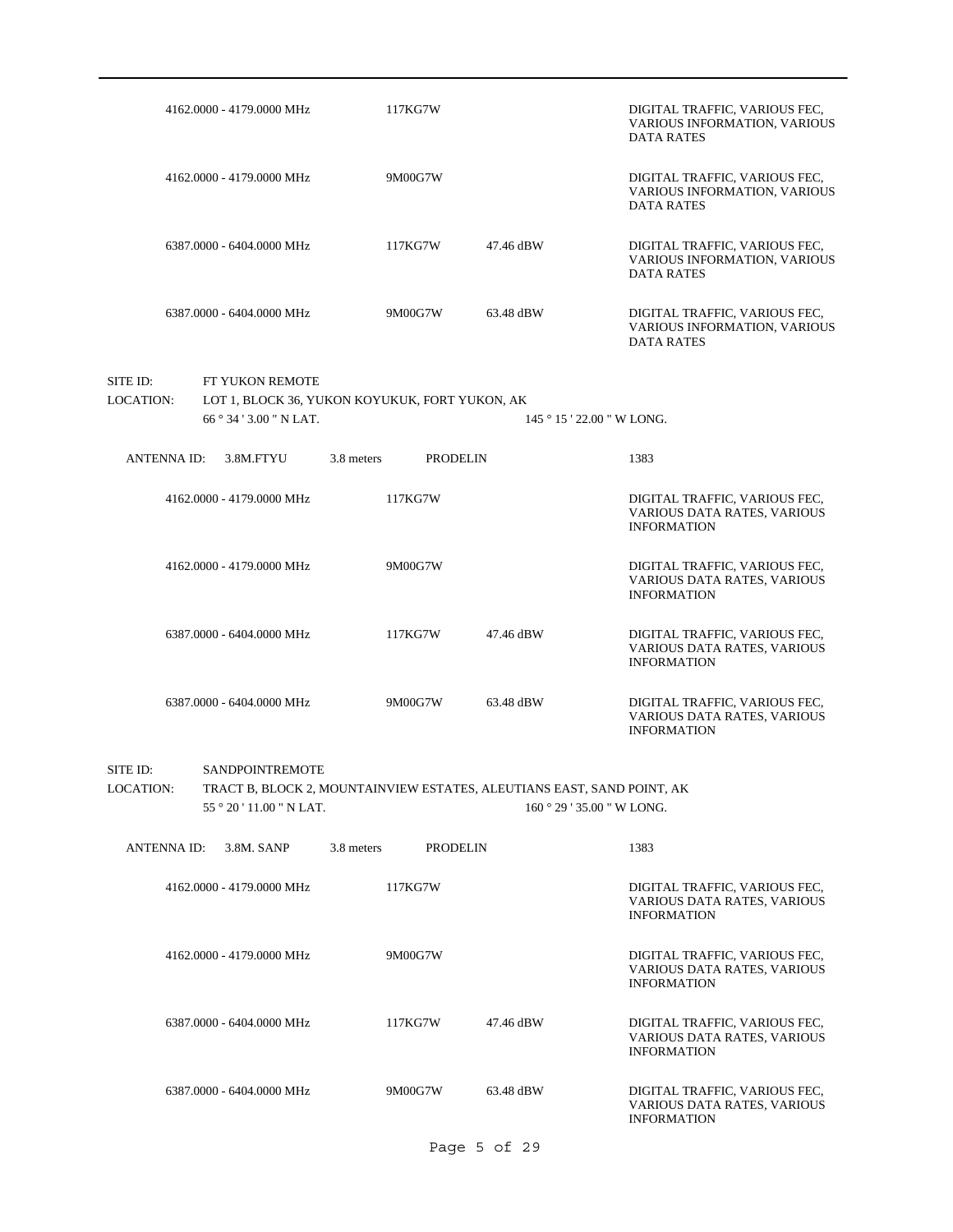| SITE ID:<br><b>LOCATION:</b> | <b>KINGCOVEREMOTE</b><br>USS 189, ALEUTIANS EAST, KING COVE, AK<br>$55^{\circ}4'20.00''$ N LAT. |            | $162 \degree 19$ ' 4.00 " W LONG.                          |                                                                                    |
|------------------------------|-------------------------------------------------------------------------------------------------|------------|------------------------------------------------------------|------------------------------------------------------------------------------------|
| ANTENNA ID:                  | 3.8M.KC                                                                                         | 3.8 meters | PRODELIN                                                   | 1383                                                                               |
|                              | 4162,0000 - 4179,0000 MHz                                                                       | 117KG7W    |                                                            | DIGITAL TRAFFIC, VARIOUS FEC,<br>VARIOUS DATA RATES, VARIOUS<br><b>INFORMATION</b> |
|                              | 4162.0000 - 4179.0000 MHz                                                                       | 9M00G7W    |                                                            | DIGITAL TRAFFIC, VARIOUS FEC.<br>VARIOUS DATA RATES, VARIOUS<br><b>INFORMATION</b> |
|                              | 6387.0000 - 6404.0000 MHz                                                                       | 117KG7W    | 47.46 dBW                                                  | DIGITAL TRAFFIC, VARIOUS FEC,<br>VARIOUS DATA RATES, VARIOUS<br><b>INFORMATION</b> |
|                              | 6387.0000 - 6404.0000 MHz                                                                       | 9M00G7W    | 63.48 dBW                                                  | DIGITAL TRAFFIC, VARIOUS FEC,<br>VARIOUS DATA RATES, VARIOUS<br><b>INFORMATION</b> |
| SITE ID:                     | <b>COLDBAYREMOTE</b>                                                                            |            |                                                            |                                                                                    |
| LOCATION:                    |                                                                                                 |            | LOT 2A, BLOCK 25 ROBERTS AVE, ALEUTIANS WEST, COLD BAY, AK |                                                                                    |
|                              | $55^{\circ}41'3.00''$ N LAT.                                                                    |            | 161 ° 14 ' 12.00 " W LONG.                                 |                                                                                    |
| ANTENNA ID:                  | 3.8M.CB                                                                                         | 3.8 meters | <b>PRODELIN</b>                                            | 1383                                                                               |
|                              | 4162,0000 - 4179,0000 MHz                                                                       | 117KG7W    |                                                            | DIGITAL TRAFFIC, VARIOUS FEC,<br>VARIOUS DATA RATES, VARIOUS<br><b>INFORMATION</b> |
|                              | 4162.0000 - 4179.0000 MHz                                                                       | 9M00G7W    |                                                            | DIGITAL TRAFFIC, VARIOUS FEC,<br>VARIOUS DATA RATES, VARIOUS<br><b>INFORMATION</b> |
|                              | 6387.0000 - 6404.0000 MHz                                                                       | 117KG7W    | 47.46 dBW                                                  | DIGITAL TRAFFIC, VARIOUS FEC,<br>VARIOUS DATA RATES, VARIOUS<br><b>INFORMATION</b> |
|                              | 6387.0000 - 6404.0000 MHz                                                                       | 9M00G7W    | 63.48 dBW                                                  | DIGITAL TRAFFIC, VARIOUS FEC,<br>VARIOUS DATA RATES, VARIOUS<br><b>INFORMATION</b> |
| SITE ID:<br><b>LOCATION:</b> | <b>NOMEREMOTE</b><br>204 WEST 1ST AVE, NOME, NOME, AK                                           |            |                                                            |                                                                                    |
|                              | 64°30'14.00''N LAT.                                                                             |            | $165°23'57.00''$ W LONG.                                   |                                                                                    |
| <b>ANTENNA ID:</b>           | 3.8M.NOME                                                                                       | 3.8 meters | <b>PRODELIN</b>                                            | 1383                                                                               |
|                              | 4162.0000 - 4179.0000 MHz                                                                       | 117KG7W    |                                                            | DIGITAL TRAFFIC, VARIOUS FEC,<br>VARIOUS DATA RATES, VARIOUS<br><b>INFORMATION</b> |
|                              | 4162.0000 - 4179.0000 MHz                                                                       | 9M00G7W    |                                                            | DIGITAL TRAFFIC, VARIOUS FEC,<br>VARIOUS DATA RATES, VARIOUS<br><b>INFORMATION</b> |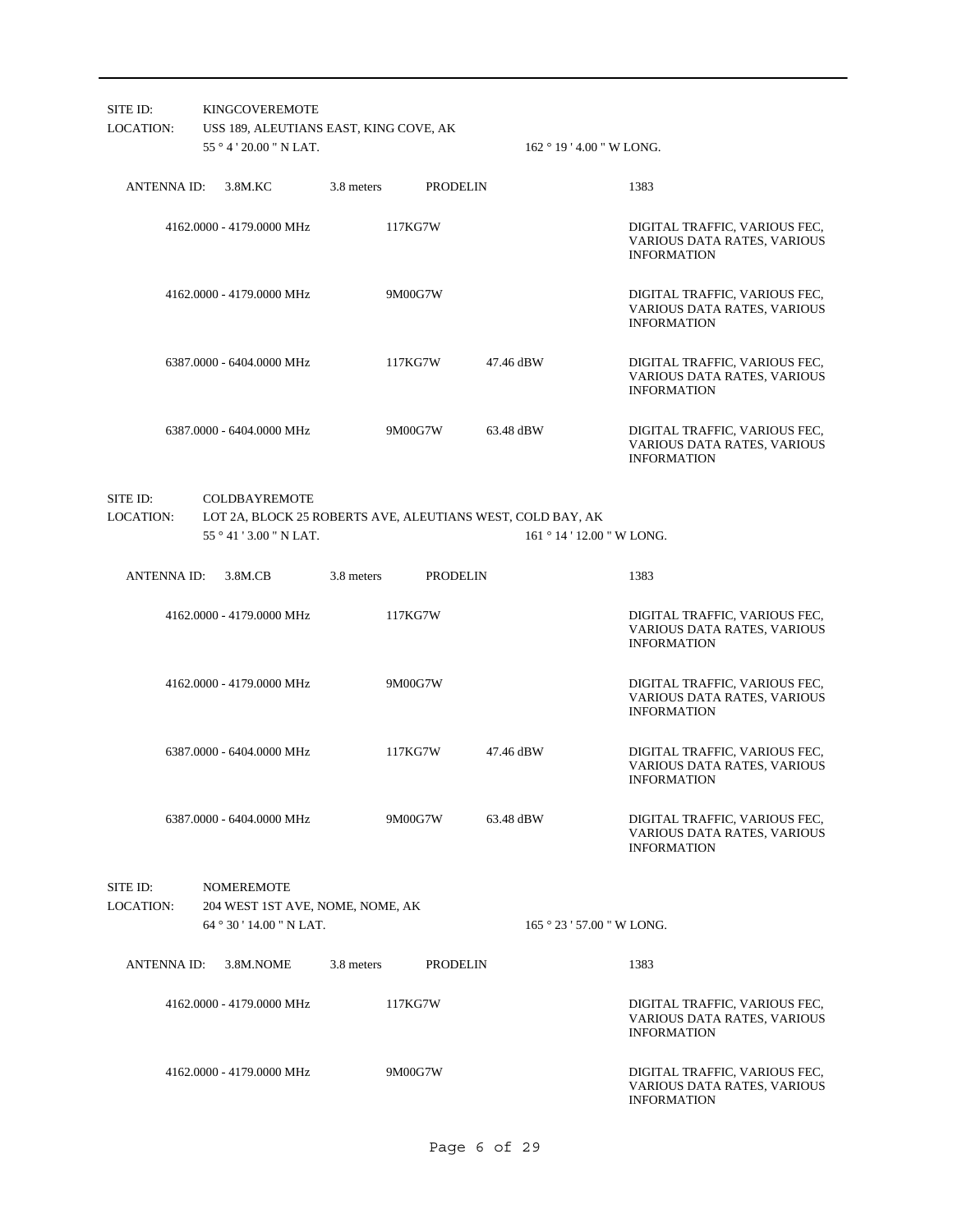| 6387.0000 - 6404.0000 MHz                                                 | 117KG7W                                              | 47.46 dBW | DIGITAL TRAFFIC, VARIOUS FEC,<br>VARIOUS DATA RATES, VARIOUS<br><b>INFORMATION</b> |
|---------------------------------------------------------------------------|------------------------------------------------------|-----------|------------------------------------------------------------------------------------|
| 6387.0000 - 6404.0000 MHz                                                 | 9M00G7W                                              | 63.48 dBW | DIGITAL TRAFFIC, VARIOUS FEC,<br>VARIOUS DATA RATES, VARIOUS<br><b>INFORMATION</b> |
| SITE ID:<br><b>ILIAMNAREMOTE</b><br>LOCATION:<br>59 ° 45 ' 54.00 " N LAT. | LOT 34, LAKE VIEW ACCESS, LEK PENINSULA, ILIAMNA, AK |           | $154°50'35.00"$ W LONG.                                                            |
| ANTENNA ID: 3.8M.ILIAM                                                    | 3.8 meters<br>PRODELIN                               |           | 1383                                                                               |
| 4162.0000 - 4179.0000 MHz                                                 | 117KG7W                                              |           | DIGITAL TRAFFIC, VARIOUS FEC,<br>VARIOUS DATA RATES, VARIOUS<br><b>INFORMATION</b> |
| 4162,0000 - 4179,0000 MHz                                                 | 9M00G7W                                              |           | DIGITAL TRAFFIC, VARIOUS FEC,<br>VARIOUS DATA RATES, VARIOUS<br><b>INFORMATION</b> |
| 6387.0000 - 6404.0000 MHz                                                 | 117KG7W                                              | 47.46 dBW | DIGITAL TRAFFIC, VARIOUS FEC,<br>VARIOUS DATA RATES, VARIOUS<br><b>INFORMATION</b> |
| 6387.0000 - 6404.0000 MHz                                                 | 9M00G7W                                              | 63.48 dBW | DIGITAL TRAFFIC, VARIOUS FEC,<br>VARIOUS DATA RATES, VARIOUS<br><b>INFORMATION</b> |
| <b>Points of Communication:</b>                                           |                                                      |           |                                                                                    |
| COLDBAYREMOTE - ANIK E1 - (118.7 W.L.)                                    |                                                      |           |                                                                                    |
| FT YUKON REMOTE - ANIK E1 - (118.7 W.L.)                                  |                                                      |           |                                                                                    |
| GALENAREMOTE - ANIK E1 - (118.7 W.L.)                                     |                                                      |           |                                                                                    |
| HUB1 - ANIK E1 - (118.7 W.L.)                                             |                                                      |           |                                                                                    |
| ILIAMNAREMOTE - ANIK F3 - (118.7 W.L.)                                    |                                                      |           |                                                                                    |
| KINGCOVEREMOTE - ANIK E1 - (118.7 W.L.)                                   |                                                      |           |                                                                                    |
| NOMEREMOTE - ANIK E1 - (118.7 W.L.)                                       |                                                      |           |                                                                                    |
| SANDPOINTREMOTE - ANIK E1 - (118.7 W.L.)                                  |                                                      |           |                                                                                    |
| STGEORGEREMOTE - ANIK E1 - (118.7 W.L.)                                   |                                                      |           |                                                                                    |

STPAULREMOTE - ANIK E1 - (118.7 W.L.)

UNALASKAREMOTE - ANIK E1 - (118.7 W.L.)

Grant of Authority

Date Effective: 02/04/2009

**Class of Station:** Fixed Earth Stations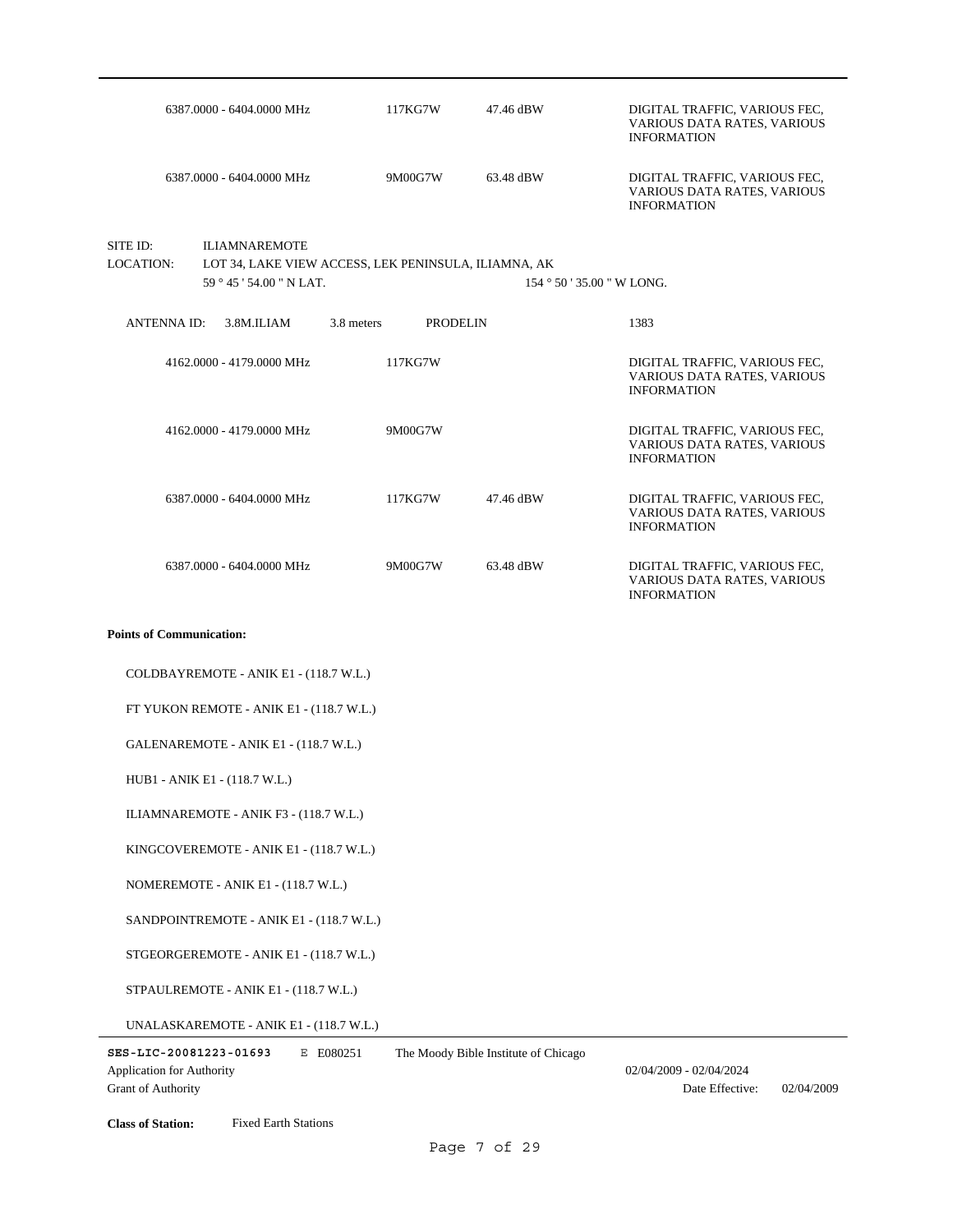| <b>Nature of Service:</b>                          | <b>Fixed Satellite Service</b>                                                                   |                       |                           |                                                              |
|----------------------------------------------------|--------------------------------------------------------------------------------------------------|-----------------------|---------------------------|--------------------------------------------------------------|
| SITE ID:<br>1<br><b>LOCATION:</b>                  | 615 POTOMAC PLACE, RUTHERFORD, SMYRNA, TN<br>35°58'45.70" N LAT.                                 |                       | 86 ° 33 ' 24.40 " W LONG. |                                                              |
| <b>ANTENNAID:</b>                                  | 3.8 meters<br>3.8M.                                                                              | <b>PRODELIN</b>       |                           | 1385                                                         |
|                                                    | 5925,0000 - 6425,0000 MHz                                                                        | 230KG7W               | 51.21 dBW                 | DIGITALLY ENCODED AUDIO AND<br>DATA @192 KBPS, QPSK, 1/2 FEC |
|                                                    | 3700.0000 - 4200.0000 MHz                                                                        | 230KG7W               |                           | DIGITALLY ENCODED AUDIO AND<br>DATA @192 KBPS, QPSK, 1/2 FEC |
| <b>Points of Communication:</b>                    |                                                                                                  |                       |                           |                                                              |
| $1 - ALSAT - (ALSAT)$                              |                                                                                                  |                       |                           |                                                              |
| SES-MOD-20021125-02060                             | E E000700                                                                                        | COMMUNICATIONS, INC.) |                           | MCI COMMUNICATIONS SERVICES, INC. (FKA MCI WORLDCOM          |
| Application for Modification<br>Grant of Authority |                                                                                                  |                       |                           | 06/18/2002 - 06/18/2017<br>Date Effective:<br>02/04/2009     |
| <b>Class of Station:</b>                           | <b>Fixed Earth Stations</b>                                                                      |                       |                           |                                                              |
| <b>Nature of Service:</b>                          | Domestic Fixed Satellite Service, Fixed Satellite Service, International Fixed Satellite Service |                       |                           |                                                              |
| SITE ID:<br>LOCATION:                              | <b>ANDVME</b><br>RTE 120, 494 ROXBURY POND, OXFORD, ANDOVER, ME<br>44 ° 38 ' 1.20 " N LAT.       |                       | 70 ° 41 ' 51.30 " W LONG. |                                                              |
| <b>ANTENNA ID:</b>                                 | $AND-11B$<br>13 meters                                                                           | <b>VERTEX</b>         |                           | 13KPC                                                        |
|                                                    | 5850.0000 - 5925.0000 MHz                                                                        | 56K0G7W-              | 66.00 dBW                 | PSK: DIGITAL AUDIO AND DATA                                  |
|                                                    | 5850.0000 - 5925.0000 MHz                                                                        | 75M0G7W               | 84.20 dBW                 | PSK: DIGITAL AUDIO AND DATA                                  |
|                                                    | 5850.0000 - 5925.0000 MHz                                                                        | 18M0F3F-              | 84.20 dBW                 | <b>ANALOG VIDEO</b>                                          |
|                                                    | 5850.0000 - 5925.0000 MHz                                                                        | 36M0F3F               | 84.20 dBW                 | <b>ANALOG VIDEO</b>                                          |
|                                                    | 5850.0000 - 5925.0000 MHz                                                                        | 2M05F7W-              | 84.20 dBW                 | FDM AUDIO & DATA                                             |
|                                                    | 5850.0000 - 5925.0000 MHz                                                                        | 36M0F7W               | 84.20 dBW                 | FDM AUDIO & DATA                                             |
|                                                    | 5850.0000 - 5925.0000 MHz                                                                        | 56K0G2F-              | 66.00 dBW                 | PSK DIGITAL VIDEO                                            |
|                                                    | 5850.0000 - 5925.0000 MHz                                                                        | 75M0G2F               | 84.20 dBW                 | PSK DIGITAL VIDEO                                            |
|                                                    | 3625.0000 - 4200.0000 MHz                                                                        | 56K0G7W-              | $0.00$ dBW                | PSK: DIGITAL AUDIO AND DATA                                  |
|                                                    | 3625.0000 - 4200.0000 MHz                                                                        | 75M0G7W               | $0.00$ dBW                | PSK: DIGITAL AUDIO AND DATA                                  |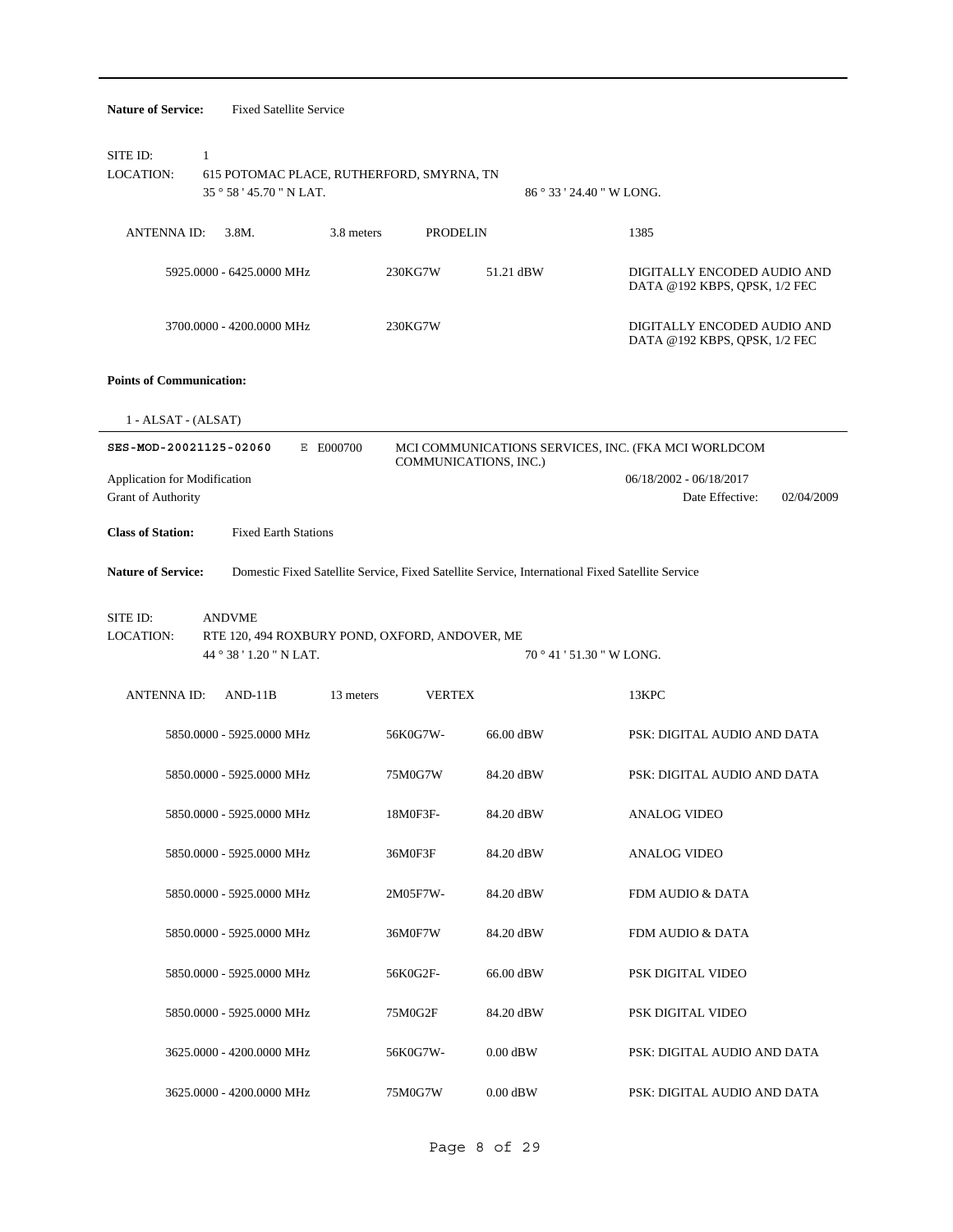| 3625,0000 - 4200,0000 MHz | 18M0F3F- | $0.00$ dBW | <b>ANALOG VIDEO</b>         |
|---------------------------|----------|------------|-----------------------------|
| 3625,0000 - 4200,0000 MHz | 36M0F3F  | $0.00$ dBW | <b>ANALOG VIDEO</b>         |
| 3625,0000 - 4200,0000 MHz | 2M05F7W- | $0.00$ dBW | FDM AUDIO & DATA            |
| 3625,0000 - 4200,0000 MHz | 36M0F7W  | $0.00$ dBW | FDM AUDIO & DATA            |
| 3625,0000 - 4200,0000 MHz | 56K0G2F- | $0.00$ dBW | PSK DIGITAL VIDEO           |
| 3625,0000 - 4200,0000 MHz | 75M0G2F  | $0.00$ dBW | PSK DIGITAL VIDEO           |
| 5925,0000 - 6425,0000 MHz | 56K0G7W- | 66.00 dBW  | PSK: DIGITAL AUDIO AND DATA |
| 5925,0000 - 6425,0000 MHz | 75M0G7W  | 83.70 dBW  | PSK: DIGITAL AUDIO AND DATA |
| 5925,0000 - 6425,0000 MHz | 18M0F3F- | 83.70 dBW  | <b>ANALOG VIDEO</b>         |
| 5925,0000 - 6425,0000 MHz | 36M0F3F- | 83.70 dBW  | <b>ANALOG VIDEO</b>         |
| 5925,0000 - 6425,0000 MHz | 2M05F7W- | 83.70 dBW  | FDM AUDIO & DATA            |
| 5925,0000 - 6425,0000 MHz | 36M0F7W  | 83.70 dBW  | FDM AUDIO & DATA            |
| 5925,0000 - 6425,0000 MHz | 56K0G2F- | 66.00 dBW  | PSK DIGITAL VIDEO           |
| 5925,0000 - 6425,0000 MHz | 75M0G3F  | 83.70 dBW  | PSK DIGITAL VIDEO           |

ANDVME - ALSAT - (ALSAT)

ANDVME - INTELSAT 605 - (332.5 E.L.)

ANDVME - INTELSAT 805 - (304.5 E.L.)

ANDVME - INTELSAT AOR - (307.0 E.L.)

ANDVME - INTELSAT AOR - (325.5 E.L.)

ANDVME - INTELSAT AOR - (330.5 E.L.)

ANDVME - INTELSAT AOR - (332.5 E.L.)

ANDVME - INTELSAT AOR - (335.5 E.L.)

**SES-MOD-20081203-01721** E E920415 Grant of Authority Application for Modification 07/31/2002 - 07/31/2017 Shared Data Networks, LLC

**Class of Station:** VSAT Network

**Nature of Service:** Fixed Satellite Service

Date Effective: 02/10/2009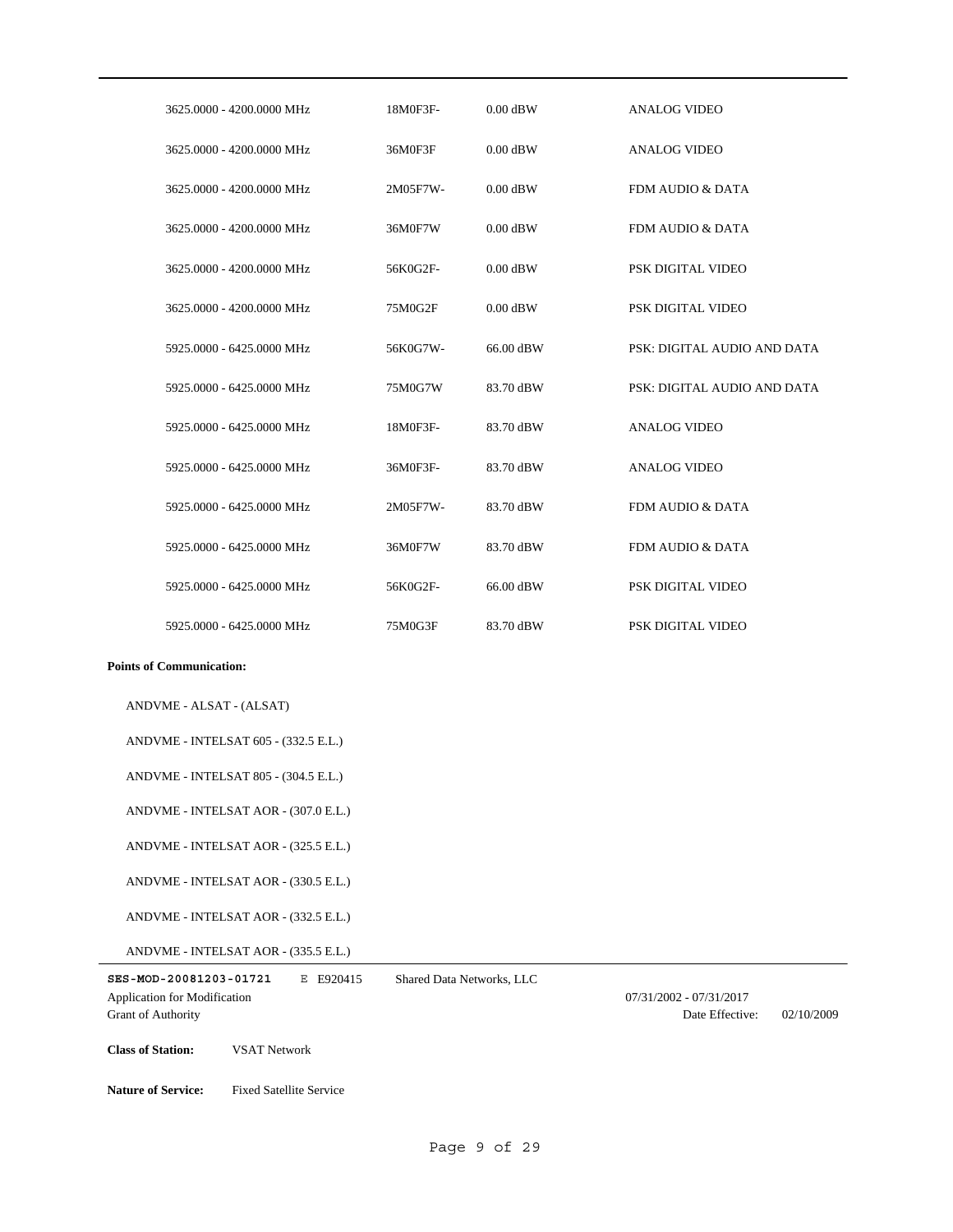SITE ID: 1

LOCATION: VSAT 0.95 METER, CONUS, (1000 UNITS)

|          | <b>ANTENNA ID:</b> | 1                           | $0.95$ meters |         | <b>PRODELIN</b> | 1951 |                      |
|----------|--------------------|-----------------------------|---------------|---------|-----------------|------|----------------------|
|          |                    | 14000.0000 - 14500.0000 MHz |               | 112KG7D | 41.00 dBW       |      | 56 KBSK BPSK 1/2 FEC |
|          |                    | 11700.0000 - 12200.0000 MHz |               | 5M00G7D |                 |      |                      |
|          |                    | 11700.0000 - 12200.0000 MHz |               | 128KG7D |                 |      |                      |
|          |                    | 11700.0000 - 12200.0000 MHz |               | 112KG7D |                 |      |                      |
|          |                    | 11700.0000 - 12200.0000 MHz |               | 300KG7D |                 |      |                      |
|          |                    | 11700.0000 - 12200.0000 MHz |               | 150KG7D |                 |      |                      |
| SITE ID: |                    | <b>HUB</b>                  |               |         |                 |      |                      |

38 ° 56 ' 22.00 " N LAT. 14040 PARK CENTER RD. 3.8 METER, FAIRFAX, HERNDON, VA LOCATION: 77 ° 25 ' 38.00 " W LONG.

| <b>ANTENNAID:</b> | <b>HUB</b>                  | 3.8 meters | <b>PRODELIN</b> |           | 1381                     |
|-------------------|-----------------------------|------------|-----------------|-----------|--------------------------|
|                   | 14000,0000 - 14500,0000 MHz | 128KG7D    |                 | 48.00 dBW | <b>BPSK DIGITAL DATA</b> |
|                   | 14000.0000 - 14500.0000 MHz | 112KG7D    |                 | 47.40 dBW | <b>BPSK DIGITAL DATA</b> |
|                   | 14000.0000 - 14500.0000 MHz | 300KG7D    |                 | 51.60 dBW | <b>BPSK DIGITAL DATA</b> |
|                   | 14000.0000 - 14500.0000 MHz | 150KG7D    |                 | 48.70 dBW | <b>BPSK DIGITAL DATA</b> |
|                   | 11700.0000 - 12200.0000 MHz |            |                 |           | <b>BPSK DIGITAL DATA</b> |
|                   | 11700.0000 - 12200.0000 MHz |            |                 |           | <b>BPSK DIGITAL DATA</b> |

SITE ID: HUB A

41 ° 28 ' 0.00 " N LAT. 6723 W. STEIGER RD. 5.6 METER, WILL, MONEE, IL LOCATION:

87 ° 46 ' 36.00 " W LONG.

| <b>ANTENNA ID:</b> | HUB1                        | 5.6 meters | <b>ANDREW CORP.</b> |           | 56-124B-9    |
|--------------------|-----------------------------|------------|---------------------|-----------|--------------|
|                    | 14000.0000 - 14500.0000 MHz |            | 36M0F3F             | 75.70 dBW | DIGITAL DATA |
|                    | 14000.0000 - 14500.0000 MHz |            | 340KG7D             | 61.99 dBW | DIGITAL DATA |
|                    | 14000.0000 - 14500.0000 MHz |            | 3M00G7W             | 69.70 dBW | DIGITAL DATA |
|                    | 14000.0000 - 14500.0000 MHz |            | 8M00F9W             | 75.70 dBW | DIGITAL DATA |
|                    | 14000.0000 - 14500.0000 MHz |            | 77K0G2D             | 57.50 dBW | DIGITAL DATA |
|                    | 14000.0000 - 14500.0000 MHz |            | 153KG2W             | 58.13 dBW | DIGITAL DATA |
|                    |                             |            | Page 10 of 29       |           |              |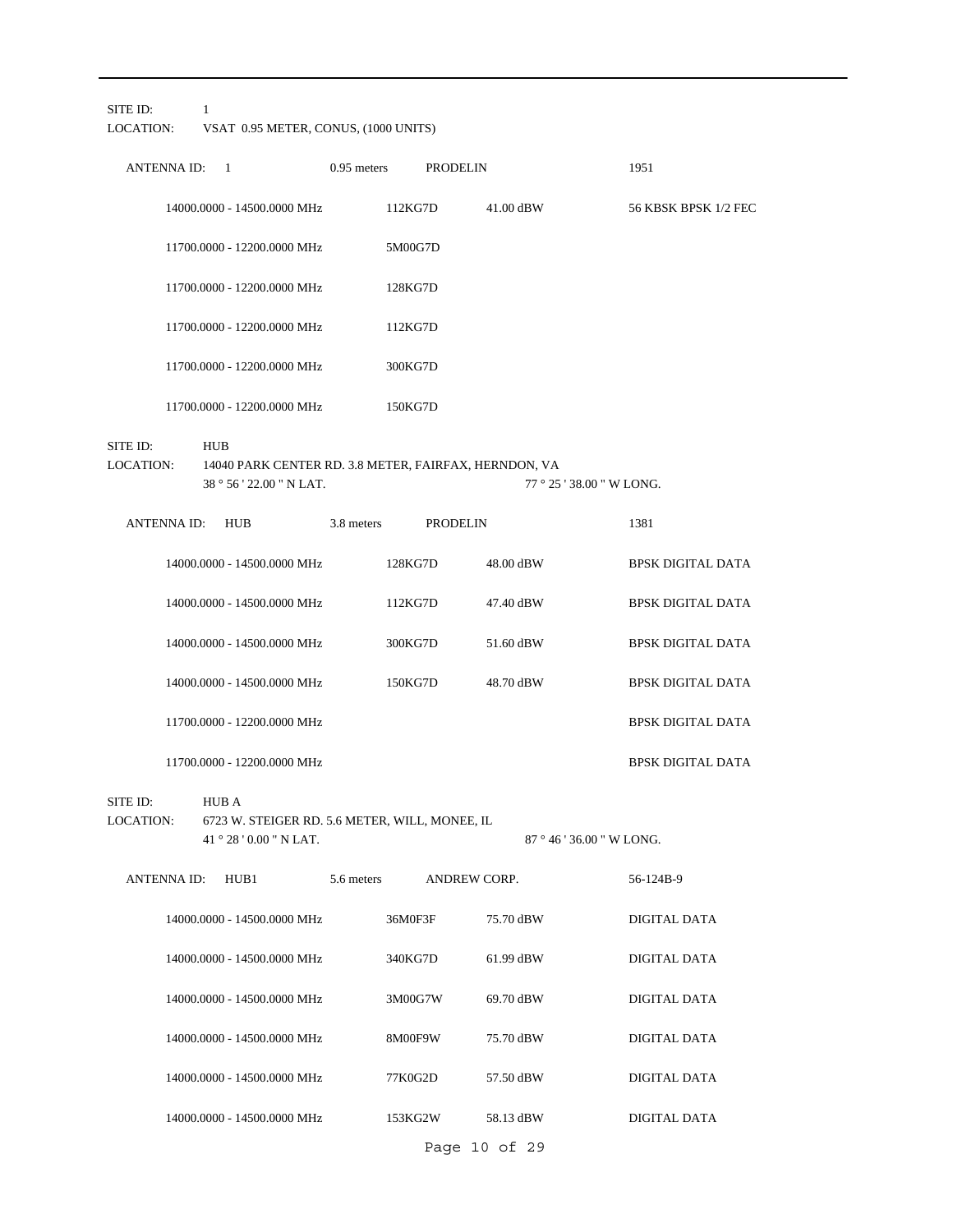|                       |       | 14000.0000 - 14500.0000 MHz                                                      |            | 192KG2W    | 59.50 dBW               | DIGITAL DATA        |
|-----------------------|-------|----------------------------------------------------------------------------------|------------|------------|-------------------------|---------------------|
|                       |       | 14000.0000 - 14500.0000 MHz                                                      |            | 2M00G7W    | 75.20 dBW               | <b>SCPC</b>         |
|                       |       | 14000.0000 - 14500.0000 MHz                                                      |            | 27M0G7W    | 81.00 dBW               | <b>DIGITAL DATA</b> |
|                       |       | 14000.0000 - 14500.0000 MHz                                                      |            | 36M0G7W    | 82.20 dBW               | DIGITAL DATA        |
|                       |       | 14000.0000 - 14500.0000 MHz                                                      |            | 2M00G7W    | 75.20 dBW               | DIGITAL DATA        |
|                       |       | 11700.0000 - 12200.0000 MHz                                                      |            |            |                         |                     |
| SITE ID:<br>LOCATION: | HUB B | 6723 W. STEIGER RD. 5.5 METER, WILL, MONEE, IL<br>$41^{\circ} 28' 0.00''$ N LAT. |            |            | $87°46'36.00''$ W LONG. |                     |
| <b>ANTENNA ID:</b>    |       | HUB <sub>2</sub>                                                                 | 5.5 meters | <b>RSI</b> |                         | 551KS               |
|                       |       | 14000.0000 - 14500.0000 MHz                                                      |            | 36M0F3F    | 74.70 dBW               | DIGITAL DATA        |
|                       |       | 14000.0000 - 14500.0000 MHz                                                      |            | 340KG7D    | 60.99 dBW               | DIGITAL DATA        |
|                       |       | 14000.0000 - 14500.0000 MHz                                                      |            | 3M00G7W    | 68.70 dBW               | DIGITAL DATA        |
|                       |       | 14000.0000 - 14500.0000 MHz                                                      |            | 8M00F9W    | 74.70 dBW               | DIGITAL DATA        |
|                       |       | 14000.0000 - 14500.0000 MHz                                                      |            | 38K0G2W    | 53.40 dBW               | DIGITAL DATA        |
|                       |       | 14000.0000 - 14500.0000 MHz                                                      |            | 77K0G2W    | 56.50 dBW               | DIGITAL DATA        |
|                       |       | 14000.0000 - 14500.0000 MHz                                                      |            | 153KG2W    | 57.53 dBW               | <b>DIGITAL DATA</b> |
|                       |       | 14000.0000 - 14500.0000 MHz                                                      |            | 192KG2W    | 58.50 dBW               | <b>SCPC</b>         |
|                       |       | 14000.0000 - 14500.0000 MHz                                                      |            | 2M00G7W    | 68.60 dBW               | DIGITAL DATA        |
|                       |       | 14000.0000 - 14500.0000 MHz                                                      |            | 27M0G7W    | 41.70 dBW               | DIGITAL DATA        |
|                       |       | 14000.0000 - 14500.0000 MHz                                                      |            | 36M0G7W    | 41.70 dBW               | DIGITAL DATA        |
|                       |       | 11700.0000 - 12200.0000 MHz                                                      |            |            |                         |                     |

1 - ALSAT - (ALSAT)

| SES-MOD-20081221-01672       | E F060447 | RAYSAT ANTENNNA SYSTEMS. LLC |                         |            |
|------------------------------|-----------|------------------------------|-------------------------|------------|
| Application for Modification |           |                              | 02/15/2008 - 02/15/2023 |            |
| <b>Grant of Authority</b>    |           |                              | Date Effective:         | 02/10/2009 |

**Class of Station:** Mobile Earth Station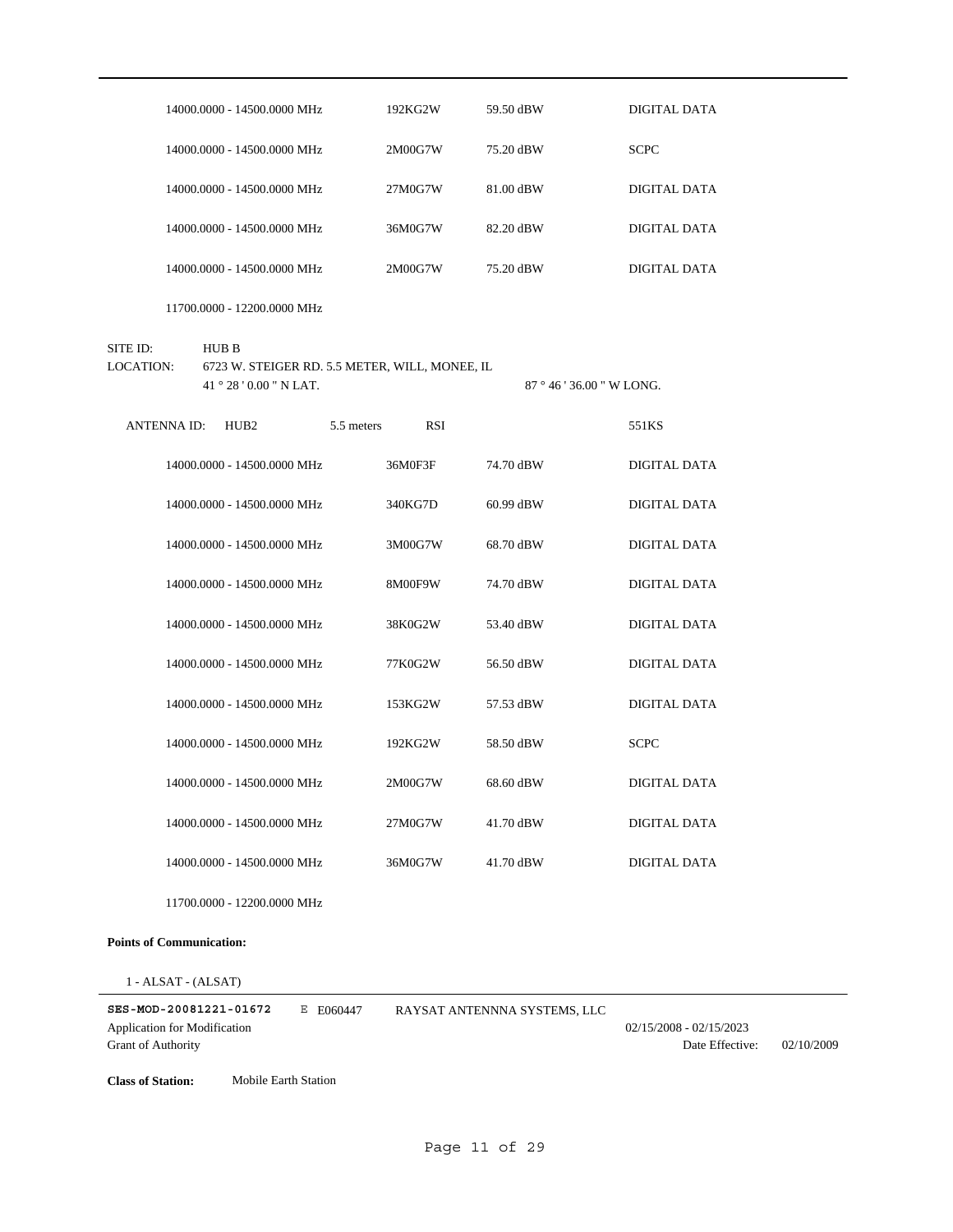#### **Nature of Service:** Mobile Satellite Service

SITE ID: REMOTE 1 LOCATION: OPERATE UP .124 MOBILE TERMINALS, VARIOUS, 400 UNITS

| <b>ANTENNA ID:</b>              | Remote1                     | $0.124$ meters | <b>RAYSAT</b> |           | <b>STEALTHRAY</b>                               |
|---------------------------------|-----------------------------|----------------|---------------|-----------|-------------------------------------------------|
|                                 | 14000.0000 - 14500.0000 MHz |                | 518KG7W       | 35.70 dBW | BPSK, RATE 1/3 DIGITAL CARRIER                  |
|                                 | 11700.0000 - 12200.0000 MHz |                | 512KG7W       |           | NARROWBAND DIGITAL DATA<br><b>RECEIVE</b>       |
|                                 | 11700.0000 - 12200.0000 MHz |                | 36M0G7W       |           | <b>BROADBAND DIGITAL DATA</b><br><b>RECEIVE</b> |
|                                 | 14000.0000 - 14500.0000 MHz |                | 9M47G7W       | 41.20 dBW | <b>PSK</b>                                      |
|                                 | 14000.0000 - 14500.0000 MHz |                | 2M07G7W       | 35.70 dBW | <b>PSK</b>                                      |
|                                 | 14000.0000 - 14500.0000 MHz |                | 10M7G7W       | 41.20 dBW | <b>PSK</b>                                      |
|                                 | 11700.0000 - 12200.0000 MHz |                | 9M47G7W       |           | <b>PSK</b>                                      |
|                                 | 11700.0000 - 12200.0000 MHz |                | 2M07G7W       |           | <b>PSK</b>                                      |
|                                 | 11700.0000 - 12200.0000 MHz |                | 10M7G7W       |           | <b>PSK</b>                                      |
| <b>Points of Communication:</b> |                             |                |               |           |                                                 |
|                                 |                             |                |               |           |                                                 |

REMOTE 1 - AMC-4 (formerl GE-4 - (101 W.L.)

REMOTE 1 - AMC-5 (formerl GE-5 - (79 W.L.)

REMOTE 1 - AMC-6 - (72 W.L.)

REMOTE 1 - GALAXY 4R - (99 W.L.)

REMOTE 1 - HORIZONS 1 - (127 DEG WL)

REMOTE 1 - HORIZONS 2 - (74.05 DEG)

REMOTE 1 - IA-7 - (129 W.L.)

REMOTE 1 - INTELSAT 8 - (89 W.L.)

| SES-MOD-20081221-01673              |                             | E E060448 | RAYSAT ANTENNNA SYSTEMS, LLC |                           |            |
|-------------------------------------|-----------------------------|-----------|------------------------------|---------------------------|------------|
| <b>Application for Modification</b> |                             |           |                              | $02/15/2008 - 02/15/2023$ |            |
| <b>Grant of Authority</b>           |                             |           |                              | Date Effective:           | 02/10/2009 |
|                                     |                             |           |                              |                           |            |
| <b>Class of Station:</b>            | <b>Mobile Earth Station</b> |           |                              |                           |            |
|                                     |                             |           |                              |                           |            |
| <b>Nature of Service:</b>           | Mobile Satellite Service    |           |                              |                           |            |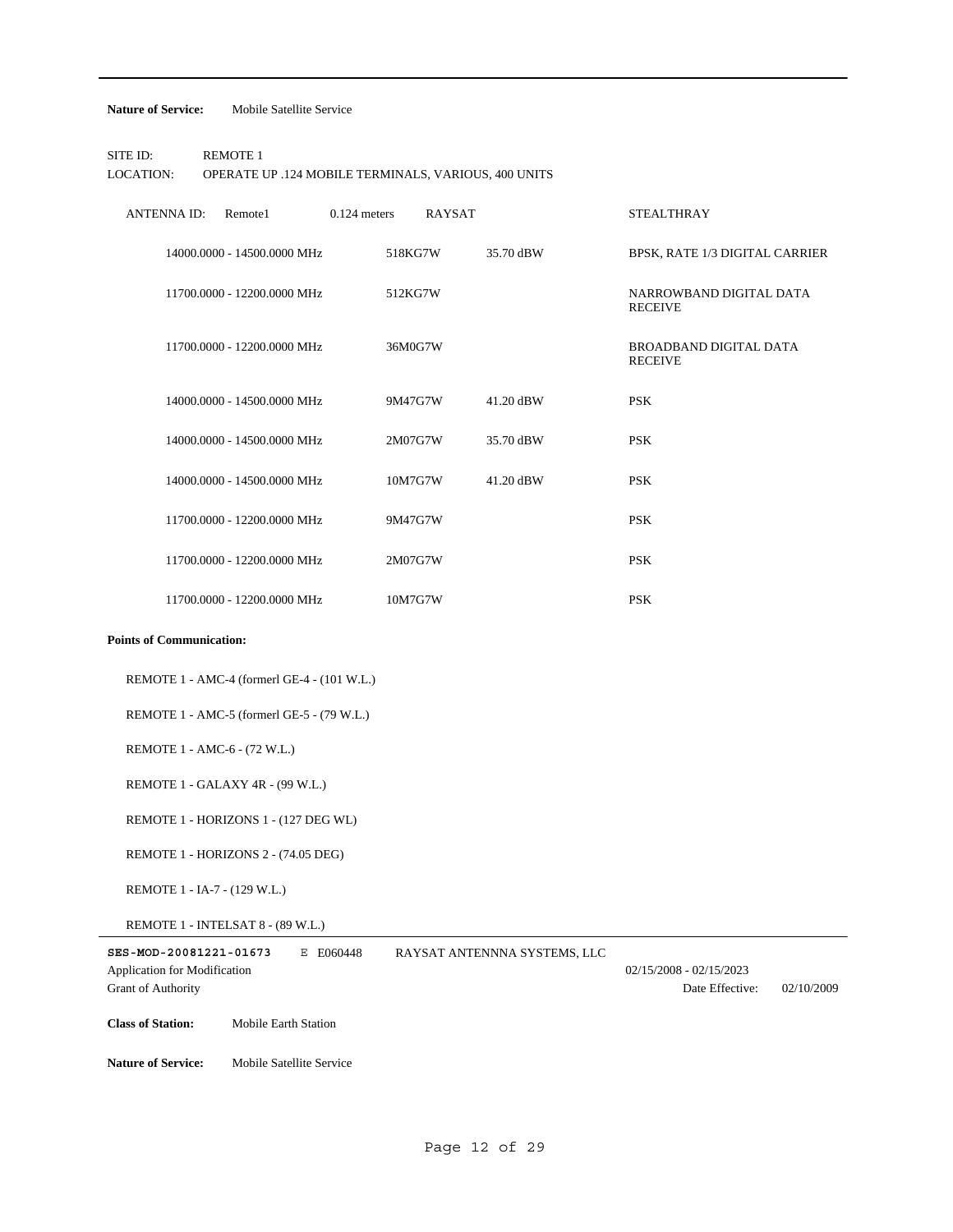SITE ID: REMOTE 1

# LOCATION: OPERATE UP .124 MOBILE TERMINALS, VARIOUS, 400 UNITS

| ANTENNA ID:<br>Remote1          | $0.124$ meters | <b>RAYSAT</b> |           | <b>STEALTHRAY</b>                         |
|---------------------------------|----------------|---------------|-----------|-------------------------------------------|
| 14000.0000 - 14500.0000 MHz     |                | 518KG7W       | 35.70 dBW | BPSK, RATE 1/3 DIGITAL CARRIER            |
| 11700.0000 - 12200.0000 MHz     |                | 512KG7W       |           | NARROWBAND DIGITAL DATA<br><b>RECEIVE</b> |
| 11700.0000 - 12200.0000 MHz     |                | 36M0G7W       |           | BROADBAND DIGITAL DATA<br><b>RECEIVE</b>  |
| 14000.0000 - 14500.0000 MHz     |                | 9M47G7W       | 41.20 dBW | <b>PSK</b>                                |
| 14000.0000 - 14500.0000 MHz     |                | 2M07G7W       | 35.70 dBW | <b>PSK</b>                                |
| 14000.0000 - 14500.0000 MHz     |                | 10M7G7W       | 41.20 dBW | <b>PSK</b>                                |
| 11700.0000 - 12200.0000 MHz     |                | 9M47G7W       |           | <b>PSK</b>                                |
| 11700.0000 - 12200.0000 MHz     |                | 2M07G7W       |           | <b>PSK</b>                                |
| 11700.0000 - 12200.0000 MHz     |                | 10M7G7W       |           | <b>PSK</b>                                |
| <b>Points of Communication:</b> |                |               |           |                                           |

REMOTE 1 - AMC-4 (formerl GE-4 - (101 W.L.)

REMOTE 1 - AMC-5 (formerl GE-5 - (79 W.L.)

REMOTE 1 - AMC-6 - (72 W.L.)

REMOTE 1 - GALAXY 4R - (99 W.L.)

REMOTE 1 - HORIZONS 1 - (127 DEG WL)

REMOTE 1 - HORIZONS 2 - (74.05 DEG)

REMOTE 1 - IA-7 - (129 W.L.)

REMOTE 1 - INTELSAT 8 - (89 W.L.)

| SES-MOD-20081221-01674<br><b>Application for Modification</b><br><b>Grant of Authority</b> | Е                        | E060449        | RAYSAT ANTENNNA SYSTEMS, LLC                         | $02/15/2008 - 02/15/2023$<br>Date Effective: | 02/10/2009 |
|--------------------------------------------------------------------------------------------|--------------------------|----------------|------------------------------------------------------|----------------------------------------------|------------|
| <b>Class of Station:</b>                                                                   | Mobile Earth Station     |                |                                                      |                                              |            |
| <b>Nature of Service:</b>                                                                  | Mobile Satellite Service |                |                                                      |                                              |            |
| SITE ID:<br>LOCATION:                                                                      | <b>REMOTE 1</b>          |                | OPERATE UP .124 MOBILE TERMINALS, VARIOUS, 400 UNITS |                                              |            |
| <b>ANTENNA ID:</b>                                                                         | Remote1                  | $0.124$ meters | <b>RAYSAT</b>                                        | <b>STEALTHRAY</b>                            |            |

Page 13 of 29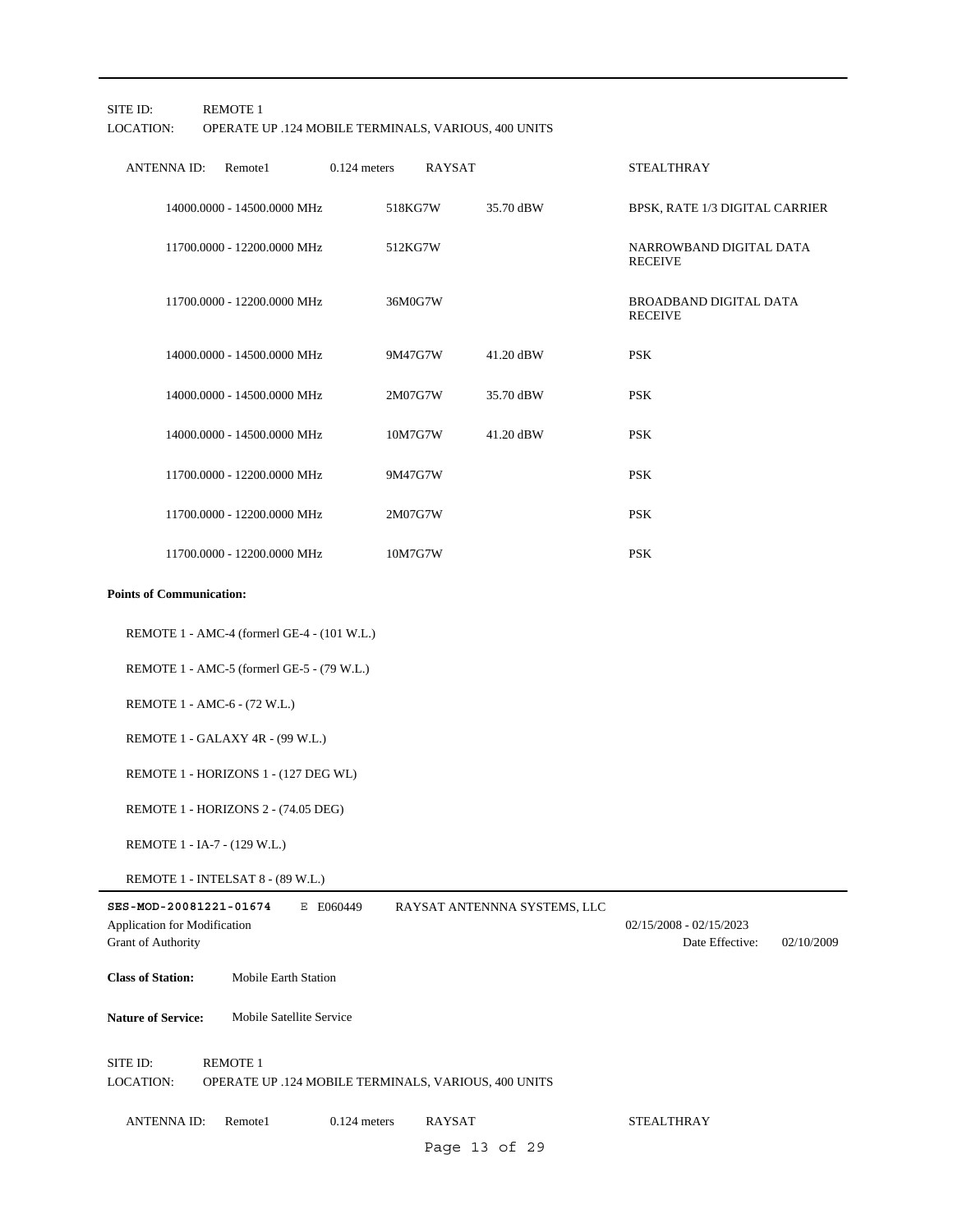| 14000.0000 - 14500.0000 MHz                                                                      | 518KG7W | 35.70 dBW                    | BPSK, RATE 1/3 DIGITAL CARRIER                             |
|--------------------------------------------------------------------------------------------------|---------|------------------------------|------------------------------------------------------------|
| 11700.0000 - 12200.0000 MHz                                                                      | 512KG7W |                              | NARROWBAND DIGITAL DATA<br><b>RECEIVE</b>                  |
| 11700.0000 - 12200.0000 MHz                                                                      | 36M0G7W |                              | BROADBAND DIGITAL DATA<br><b>RECEIVE</b>                   |
| 14000.0000 - 14500.0000 MHz                                                                      | 9M47G7W | 41.20 dBW                    | <b>PSK</b>                                                 |
| 14000.0000 - 14500.0000 MHz                                                                      | 2M07G7W | 35.70 dBW                    | <b>PSK</b>                                                 |
| 14000.0000 - 14500.0000 MHz                                                                      | 10M7G7W | 41.20 dBW                    | <b>PSK</b>                                                 |
| 11700.0000 - 12200.0000 MHz                                                                      | 9M47G7W |                              | <b>PSK</b>                                                 |
| 11700.0000 - 12200.0000 MHz                                                                      | 2M07G7W |                              | <b>PSK</b>                                                 |
| 11700.0000 - 12200.0000 MHz                                                                      | 10M7G7W |                              | <b>PSK</b>                                                 |
| <b>Points of Communication:</b>                                                                  |         |                              |                                                            |
| REMOTE 1 - AMC-4 (formerl GE-4 - (101 W.L.)                                                      |         |                              |                                                            |
| REMOTE 1 - AMC-5 (formerl GE-5 - (79 W.L.)                                                       |         |                              |                                                            |
| REMOTE 1 - AMC-6 - (72 W.L.)                                                                     |         |                              |                                                            |
| REMOTE 1 - GALAXY 4R - (99 W.L.)                                                                 |         |                              |                                                            |
| REMOTE 1 - HORIZONS 1 - (127 DEG WL)                                                             |         |                              |                                                            |
| REMOTE 1 - HORIZONS 2 - (74.05 DEG)                                                              |         |                              |                                                            |
| REMOTE 1 - IA-7 - (129 W.L.)                                                                     |         |                              |                                                            |
| REMOTE 1 - INTELSAT 8 - (89 W.L.)                                                                |         |                              |                                                            |
| SES-MOD-20081221-01675<br>E E060450<br>Application for Modification<br><b>Grant of Authority</b> |         | RAYSAT ANTENNNA SYSTEMS, LLC | $02/15/2008 - 02/15/2023$<br>Date Effective:<br>02/10/2009 |
| <b>Class of Station:</b><br>Mobile Earth Station                                                 |         |                              |                                                            |
| Mobile Satellite Service<br><b>Nature of Service:</b>                                            |         |                              |                                                            |
| SITE ID:<br><b>REMOTE 1</b><br>LOCATION:<br>OPERATE UP .124 MOBILE TERMINALS, VARIOUS, 400 UNITS |         |                              |                                                            |
| <b>ANTENNA ID:</b><br>Remote1<br>$0.124$ meters                                                  | RAYSAT  |                              | <b>STEALTHRAY</b>                                          |
| 14000.0000 - 14500.0000 MHz                                                                      | 518KG7W | 35.70 dBW                    | BPSK, RATE 1/3 DIGITAL CARRIER                             |
| 11700.0000 - 12200.0000 MHz                                                                      | 512KG7W |                              | NARROWBAND DIGITAL DATA<br><b>RECEIVE</b>                  |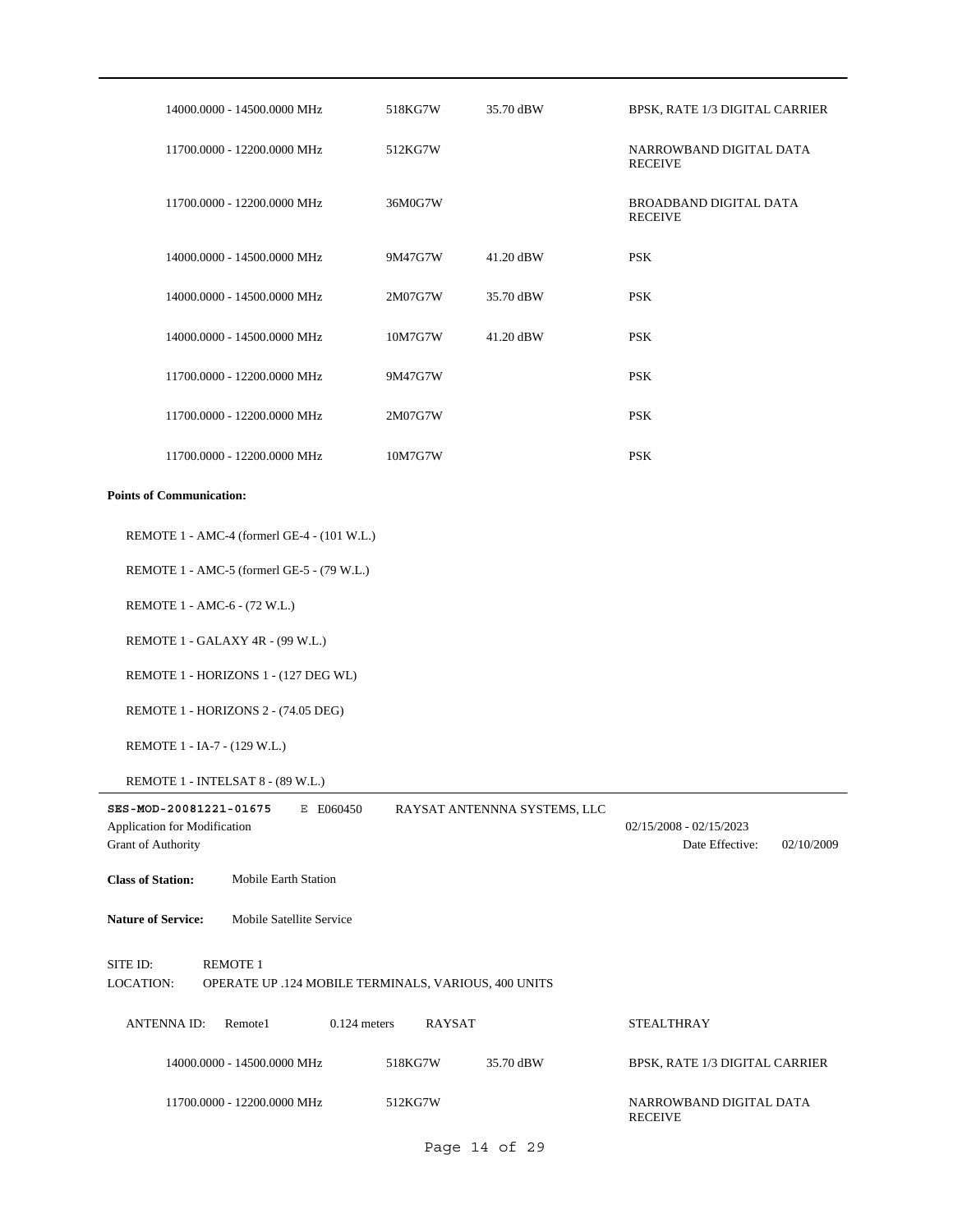| 11700.0000 - 12200.0000 MHz                                                                      | 36M0G7W |                              | <b>BROADBAND DIGITAL DATA</b><br><b>RECEIVE</b>            |
|--------------------------------------------------------------------------------------------------|---------|------------------------------|------------------------------------------------------------|
| 14000.0000 - 14500.0000 MHz                                                                      | 9M47G7W | 41.20 dBW                    | <b>PSK</b>                                                 |
| 14000.0000 - 14500.0000 MHz                                                                      | 2M07G7W | 35.70 dBW                    | <b>PSK</b>                                                 |
| 14000.0000 - 14500.0000 MHz                                                                      | 10M7G7W | 41.20 dBW                    | <b>PSK</b>                                                 |
| 11700.0000 - 12200.0000 MHz                                                                      | 9M47G7W |                              | <b>PSK</b>                                                 |
| 11700.0000 - 12200.0000 MHz                                                                      | 2M07G7W |                              | <b>PSK</b>                                                 |
| 11700.0000 - 12200.0000 MHz                                                                      | 10M7G7W |                              | <b>PSK</b>                                                 |
| <b>Points of Communication:</b>                                                                  |         |                              |                                                            |
| REMOTE 1 - AMC-4 (formerl GE-4 - (101 W.L.)                                                      |         |                              |                                                            |
| REMOTE 1 - AMC-5 (formerl GE-5 - (79 W.L.)                                                       |         |                              |                                                            |
| REMOTE 1 - AMC-6 - (72 W.L.)                                                                     |         |                              |                                                            |
| REMOTE 1 - GALAXY 4R - (99 W.L.)                                                                 |         |                              |                                                            |
| REMOTE 1 - HORIZONS 1 - (127 DEG WL)                                                             |         |                              |                                                            |
| REMOTE 1 - HORIZONS 2 - (74.05 DEG)                                                              |         |                              |                                                            |
| REMOTE 1 - IA-7 - (129 W.L.)                                                                     |         |                              |                                                            |
| REMOTE 1 - INTELSAT 8 - (89 W.L.)                                                                |         |                              |                                                            |
| SES-MOD-20081221-01676<br>E E060451<br>Application for Modification<br>Grant of Authority        |         | RAYSAT ANTENNNA SYSTEMS, LLC | $02/15/2008 - 02/15/2023$<br>Date Effective:<br>02/10/2009 |
| <b>Class of Station:</b><br>Mobile Earth Station                                                 |         |                              |                                                            |
| <b>Nature of Service:</b><br>Mobile Satellite Service                                            |         |                              |                                                            |
| <b>REMOTE 1</b><br>SITE ID:<br>LOCATION:<br>OPERATE UP .124 MOBILE TERMINALS, VARIOUS, 400 UNITS |         |                              |                                                            |
| <b>ANTENNA ID:</b><br>Remote1<br>$0.124$ meters                                                  | RAYSAT  |                              | <b>STEALTHRAY</b>                                          |
| 14000.0000 - 14500.0000 MHz                                                                      | 518KG7W | 35.70 dBW                    | BPSK, RATE 1/3 DIGITAL CARRIER                             |
| 11700.0000 - 12200.0000 MHz                                                                      | 512KG7W |                              | NARROWBAND DIGITAL DATA<br><b>RECEIVE</b>                  |
| 11700.0000 - 12200.0000 MHz                                                                      | 36M0G7W |                              | BROADBAND DIGITAL DATA<br><b>RECEIVE</b>                   |
| 14000.0000 - 14500.0000 MHz                                                                      | 9M47G7W | 41.20 dBW                    | <b>PSK</b>                                                 |
|                                                                                                  |         | Page 15 of 29                |                                                            |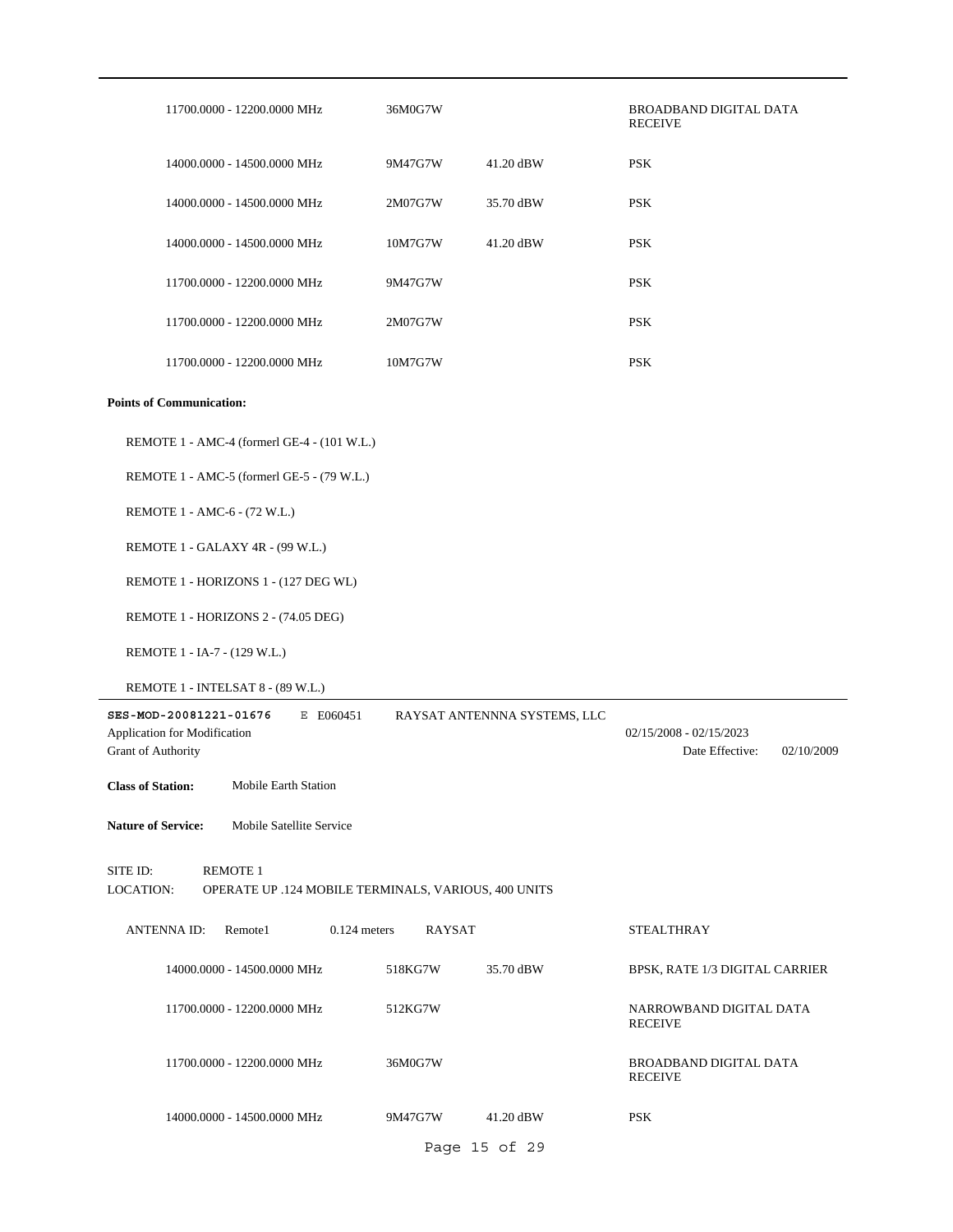| 14000.0000 - 14500.0000 MHz                                                  | 2M07G7W                                              | 35.70 dBW                    | <b>PSK</b>                                                 |
|------------------------------------------------------------------------------|------------------------------------------------------|------------------------------|------------------------------------------------------------|
| 14000.0000 - 14500.0000 MHz                                                  | 10M7G7W                                              | 41.20 dBW                    | <b>PSK</b>                                                 |
| 11700.0000 - 12200.0000 MHz                                                  | 9M47G7W                                              |                              | <b>PSK</b>                                                 |
| 11700.0000 - 12200.0000 MHz                                                  | 2M07G7W                                              |                              | <b>PSK</b>                                                 |
| 11700.0000 - 12200.0000 MHz                                                  | 10M7G7W                                              |                              | <b>PSK</b>                                                 |
| <b>Points of Communication:</b>                                              |                                                      |                              |                                                            |
| REMOTE 1 - AMC-4 (formerl GE-4 - (101 W.L.)                                  |                                                      |                              |                                                            |
| REMOTE 1 - AMC-5 (formerl GE-5 - (79 W.L.)                                   |                                                      |                              |                                                            |
| REMOTE 1 - AMC-6 - (72 W.L.)                                                 |                                                      |                              |                                                            |
| REMOTE 1 - GALAXY 4R - (99 W.L.)                                             |                                                      |                              |                                                            |
| REMOTE 1 - HORIZONS 1 - (127 DEG WL)                                         |                                                      |                              |                                                            |
| REMOTE 1 - HORIZONS 2 - (74.05 DEG)                                          |                                                      |                              |                                                            |
| REMOTE 1 - IA-7 - (129 W.L.)                                                 |                                                      |                              |                                                            |
| REMOTE 1 - INTELSAT 8 - (89 W.L.)                                            |                                                      |                              |                                                            |
| SES-MOD-20081221-01677<br>Application for Modification<br>Grant of Authority | E E060101                                            | RAYSAT ANTENNNA SYSTEMS, LLC | $02/15/2008 - 02/15/2023$<br>Date Effective:<br>02/10/2009 |
| <b>Class of Station:</b><br><b>Mobile Earth Station</b>                      |                                                      |                              |                                                            |
| <b>Nature of Service:</b><br>Mobile Satellite Service                        |                                                      |                              |                                                            |
| SITE ID:<br><b>REMOTE 1</b><br>LOCATION:                                     | OPERATE UP .124 MOBILE TERMINALS, VARIOUS, 400 UNITS |                              |                                                            |
| Remote1<br><b>ANTENNA ID:</b>                                                | $0.124$ meters<br><b>RAYSAT</b>                      |                              | <b>STEALTHRAY</b>                                          |
| 14000.0000 - 14500.0000 MHz                                                  | 9M47G7W                                              | 41.20 dBW                    | $\mathop{\mathrm{PSK}}$                                    |
| 14000.0000 - 14500.0000 MHz                                                  | 2M07G7W                                              | 35.70 dBW                    | <b>PSK</b>                                                 |
| 14000.0000 - 14500.0000 MHz                                                  | 10M7G7W                                              | 41.20 dBW                    | <b>PSK</b>                                                 |
| 14000.0000 - 14500.0000 MHz                                                  | 518KG7W                                              | 35.70 dBW                    | BPSK, RATE 1/3 DIGITAL CARRIER                             |
| 11700.0000 - 12200.0000 MHz                                                  | 36M0G7W                                              |                              | BROADBAND DIGITAL DATA<br><b>RECEIVE</b>                   |
| 11700.0000 - 12200.0000 MHz                                                  | 512KG7W                                              |                              | NARROWBAND DIGITAL DATA<br><b>RECEIVE</b>                  |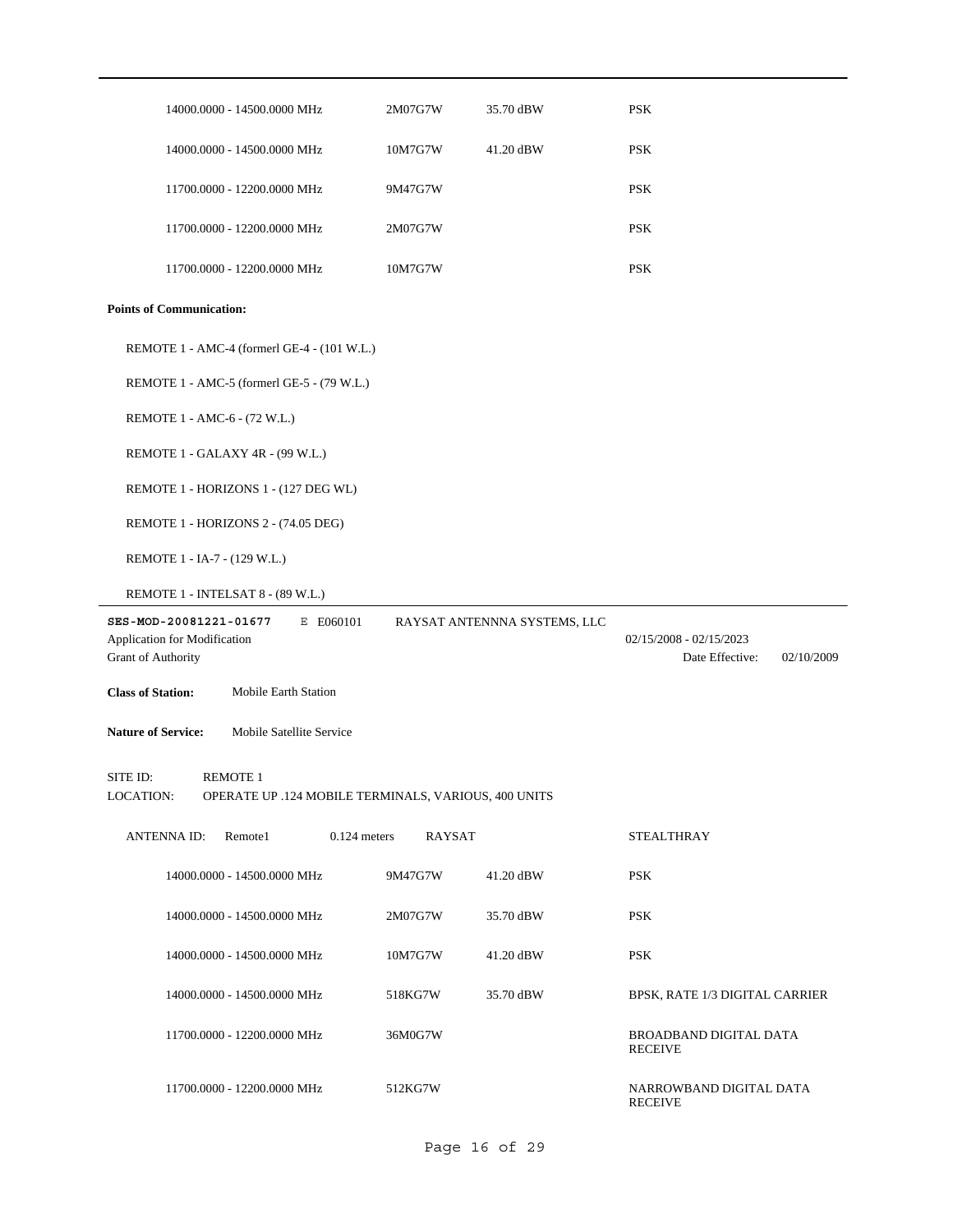| 11700.0000 - 12200.0000 MHz                                                                        | 9M47G7W                                 | <b>PSK</b>                                                 |
|----------------------------------------------------------------------------------------------------|-----------------------------------------|------------------------------------------------------------|
| 11700.0000 - 12200.0000 MHz                                                                        | 2M07G7W                                 | <b>PSK</b>                                                 |
| 11700.0000 - 12200.0000 MHz                                                                        | 10M7G7W                                 | <b>PSK</b>                                                 |
| <b>Points of Communication:</b>                                                                    |                                         |                                                            |
| REMOTE 1 - AMC-4 (formerl GE-4 - (101 W.L.)                                                        |                                         |                                                            |
| REMOTE 1 - AMC-5 (formerl GE-5 - (79 W.L.)                                                         |                                         |                                                            |
| REMOTE 1 - AMC-6 - (72 W.L.)                                                                       |                                         |                                                            |
| REMOTE 1 - GALAXY 4R - (99 W.L.)                                                                   |                                         |                                                            |
| REMOTE 1 - HORIZONS 1 - (127 DEG WL)                                                               |                                         |                                                            |
| REMOTE 1 - HORIZONS 2 - (74.05 DEG)                                                                |                                         |                                                            |
| REMOTE 1 - IA-7 - (129 W.L.)                                                                       |                                         |                                                            |
| REMOTE 1 - INTELSAT 8 - (89 W.L.)                                                                  |                                         |                                                            |
| SES-RWL-20090126-00151<br>E E980497<br>Renewal<br>Grant of Authority                               | USA Mobility Wireless, Inc.             | $01/26/2009 - 01/26/2024$<br>Date Effective:<br>02/10/2009 |
| <b>Class of Station:</b><br><b>Fixed Earth Stations</b>                                            |                                         |                                                            |
| <b>Nature of Service:</b><br>Domestic Fixed Satellite Service                                      |                                         |                                                            |
| SITE ID:<br>1<br>LOCATION:<br>4211 CORONADO, SAN JOAQUIN, STOCKTON, CA<br>37 ° 59 ' 30.00 " N LAT. |                                         | 121 ° 17 ' 23.00 " W LONG.                                 |
| <b>ANTENNA ID:</b><br>4.6 meters<br>-1                                                             | <b>ANDREW CORPORATION</b>               | ESA46-124                                                  |
| 14000.0000 - 14500.0000 MHz                                                                        | 780KF1D<br>65.50 dBW                    | <b>SCPC MSK/BPSK DIGITAL</b>                               |
| 11700.0000 - 12200.0000 MHz                                                                        | 780KF1D                                 | SCPC MSK/BPSK DIGITAL                                      |
| <b>Points of Communication:</b>                                                                    |                                         |                                                            |
| 1 - ALSAT - (ALSAT)                                                                                |                                         |                                                            |
| SES-RWL-20090203-00131<br>E E990002<br>Renewal<br>Grant of Authority                               | <b>Educational Service District 101</b> | 03/04/2009 - 03/04/2024<br>Date Effective:<br>02/06/2009   |
| <b>Class of Station:</b><br><b>Fixed Earth Stations</b>                                            |                                         |                                                            |
| <b>Nature of Service:</b><br>Domestic Fixed Satellite Service                                      |                                         |                                                            |
|                                                                                                    |                                         |                                                            |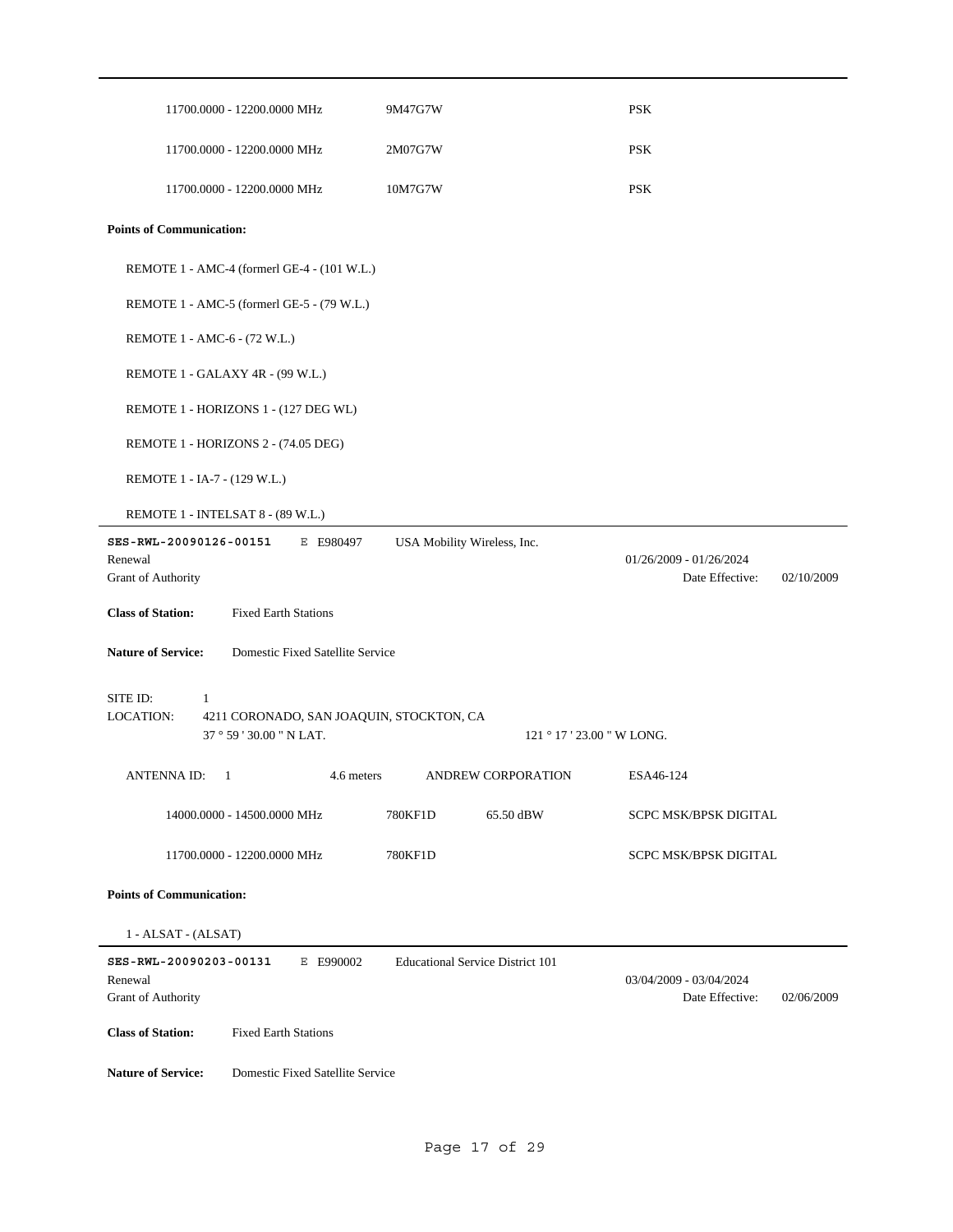|                                                         |                                                                                         | 47 $\degree$ 36 ' 56.00 " N LAT. |              |                                                                                             | $117°22'8.00''$ W LONG.                                  |
|---------------------------------------------------------|-----------------------------------------------------------------------------------------|----------------------------------|--------------|---------------------------------------------------------------------------------------------|----------------------------------------------------------|
| ANTENNA ID:                                             | ESD1                                                                                    | 7 meters                         |              | <b>SCIENTIFIC ATLANTA</b>                                                                   | 8007A                                                    |
|                                                         | 5925.0000 - 6425.0000 MHz                                                               |                                  | 36M0G7W      | 80.40 dBW                                                                                   | QPSK VIDEO/DATA (6.73 MB/S)                              |
|                                                         | 3700.0000 - 4200.0000 MHz                                                               |                                  |              |                                                                                             |                                                          |
| <b>Points of Communication:</b>                         |                                                                                         |                                  |              |                                                                                             |                                                          |
| 1 - ALSAT - (ALSAT)                                     |                                                                                         |                                  |              |                                                                                             |                                                          |
| SES-RWL-20090203-00132<br>Renewal<br>Grant of Authority |                                                                                         | E KA312                          | Vizada, Inc. |                                                                                             | 02/27/2009 - 02/27/2024<br>Date Effective:<br>02/06/2009 |
| <b>Class of Station:</b>                                | <b>Fixed Earth Stations</b>                                                             |                                  |              |                                                                                             |                                                          |
| <b>Nature of Service:</b>                               |                                                                                         |                                  |              | Fixed Satellite Service, Feeder Link for Mobile Satellite Service, Mobile Satellite Service |                                                          |
| SITE ID:<br>LOCATION:                                   | <b>SOUTHBURY</b><br>2120 RIVER RD., NEW HAVEN, SOUTHBURY, CT<br>41 ° 27 ' 6.30 " N LAT. |                                  |              |                                                                                             | 73 ° 17 ' 21.40 " W LONG.                                |
| ANTENNA ID:                                             | 1.52M                                                                                   | 1.52 meters                      |              | <b>COMSAT LABS</b>                                                                          |                                                          |
|                                                         | 1626.5000 - 1660.5000 MHz                                                               |                                  | <b>NON</b>   | 31.00 dBW                                                                                   | PILOT                                                    |
|                                                         | 1626.5000 - 1660.5000 MHz                                                               |                                  | 24K0F3E      | 36.00 dBW                                                                                   | <b>ANALOG CARRIER</b>                                    |
|                                                         | 1626.5000 - 1660.5000 MHz                                                               |                                  | 10K5G2F      | 36.00 dBW                                                                                   | <b>DIGTIAL CARRIER</b>                                   |
|                                                         | 1626.5000 - 1660.5000 MHz                                                               |                                  | 1K20G1D      | 36.00 dBW                                                                                   | <b>DIGTIAL CARRIER</b>                                   |
|                                                         | 1626.5000 - 1660.5000 MHz                                                               |                                  | 1K20G2D      | 36.00 dBW                                                                                   | DIGTIAL CARRIER                                          |
|                                                         | 1626.5000 - 1660.5000 MHz                                                               |                                  | 2K40G2D      | 36.00 dBW                                                                                   | DIGTIAL CARRIER                                          |
|                                                         | 1626.5000 - 1660.5000 MHz                                                               |                                  | 600HG1D      | 36.00 dBW                                                                                   | <b>DIGTIAL CARRIER</b>                                   |
|                                                         | 1626.5000 - 1660.5000 MHz                                                               |                                  | 600HG2D      | 36.00 dBW                                                                                   | <b>DIGTIAL CARRIER</b>                                   |
|                                                         | 1626.5000 - 1649.5000 MHz                                                               |                                  | 10K5G1E      | 31.20 dBW                                                                                   | <b>AERO</b>                                              |
|                                                         | 1626.5000 - 1649.5000 MHz                                                               |                                  | 1K20G1D      | 18.00 dBW                                                                                   | AERO                                                     |
|                                                         | 1626.5000 - 1649.5000 MHz                                                               |                                  | 2K40G1D      | 21.00 dBW                                                                                   | <b>AERO</b>                                              |
|                                                         | 1626.5000 - 1649.5000 MHz                                                               |                                  | 600HG1D      | 15.00 dBW                                                                                   | <b>AERO</b>                                              |
|                                                         | 1626.5000 - 1647.5000 MHz                                                               |                                  | <b>NON</b>   | 37.00 dBW<br>Page 18 of 29                                                                  | <b>PILOT</b>                                             |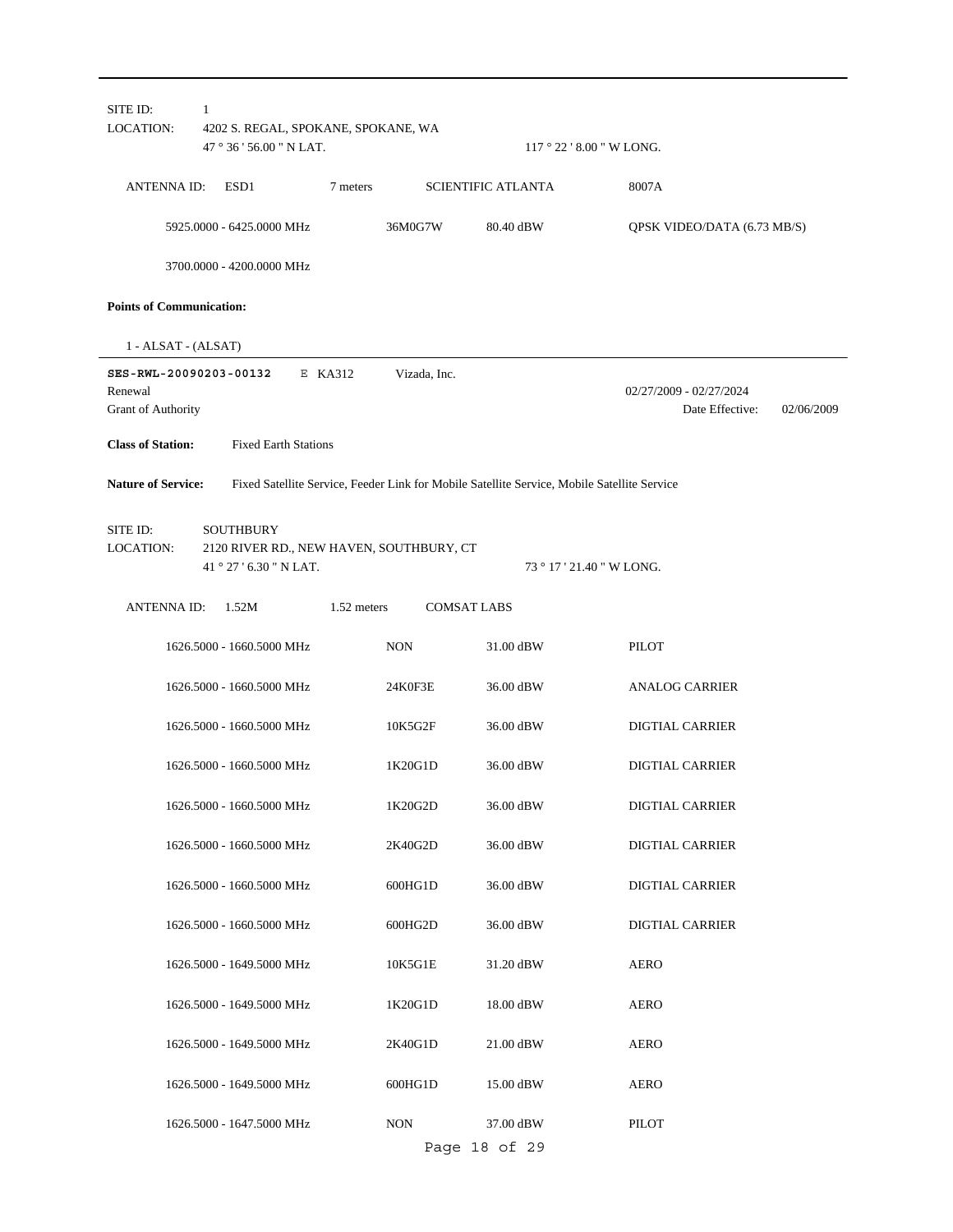|             | 1626.5000 - 1647.5000 MHz |           | 1K20G1D    | 16.00 dBW          | STD-C                  |
|-------------|---------------------------|-----------|------------|--------------------|------------------------|
|             | 1626.5000 - 1647.5000 MHz |           | 600HG1D    | 16.00 dBW          | STD-C                  |
|             | 1626.5000 - 1647.5000 MHz |           | 30K0F3E    | 37.00 dBW          | <b>STA A VOICE</b>     |
|             | 1626.5000 - 1647.5000 MHz |           | 4K80G1D    | 37.00 dBW          | <b>STD A TELEX</b>     |
|             | 1574.4000 - 1576.6000 MHz |           | 10K5G2F    |                    | <b>DIGTIAL CARRIER</b> |
|             | 1574.4000 - 1576.6000 MHz |           | 1K20G1D    |                    | <b>DIGTIAL CARRIER</b> |
|             | 1574.4000 - 1576.6000 MHz |           | 1K20G2D    |                    | <b>DIGTIAL CARRIER</b> |
|             | 1574.4000 - 1576.6000 MHz |           | 2K40G1D    |                    | <b>DIGTIAL CARRIER</b> |
|             | 1574.4000 - 1576.6000 MHz |           | 600HG1D    |                    | <b>DIGTIAL CARRIER</b> |
|             | 1574.4000 - 1576.6000 MHz |           | 600HG2D    |                    | <b>DIGTIAL CARRIER</b> |
|             | 1530.0000 - 1548.0000 MHz |           | 10K5G1E    |                    | <b>AERO</b>            |
|             | 1530.0000 - 1548.0000 MHz |           | 1K20G1D    |                    | <b>AERO</b>            |
|             | 1530.0000 - 1548.0000 MHz |           | 2K40G1D    |                    | <b>AERO</b>            |
|             | 1530.0000 - 1548.0000 MHz |           | 600HG1D    |                    | <b>AERO</b>            |
|             | 1530.0000 - 1545.0000 MHz |           | <b>NON</b> |                    | PILOT                  |
|             | 1530.0000 - 1545.0000 MHz |           | 1K20G1D    |                    | STD-C                  |
|             | 1530.0000 - 1545.0000 MHz |           | 600HG1D    |                    | STD-C                  |
|             | 1530.0000 - 1545.0000 MHz |           | 1K20G1D    |                    | STRD A TELEX           |
|             | 1530.0000 - 1545.0000 MHz |           | 30K0F3E    |                    | <b>STD A VOICE</b>     |
|             | 1525.0000 - 1599.0000 MHz |           | 10K5G2F    |                    | <b>DIGTIAL CARRIER</b> |
|             | 1525.0000 - 1599.0000 MHz |           | 1K20G1D    |                    | <b>DIGTIAL CARRIER</b> |
|             | 1525.0000 - 1599.0000 MHz |           | 1K20G2D    | $0.00$ dBW         | <b>DIGTIAL CARRIER</b> |
|             | 1525.0000 - 1559.0000 MHz |           | 2K40G1D    | $0.00$ dBW         | <b>DIGTIAL CARRIER</b> |
|             | 1525.0000 - 1559.0000 MHz |           | 600HG1D    | $0.00$ dBW         | <b>DIGTIAL CARRIER</b> |
|             | 1525.0000 - 1559.0000 MHz |           | 600HG2D    | $0.00$ dBW         | <b>DIGTIAL CARRIER</b> |
| ANTENNA ID: | 11M                       | 11 meters |            | SCIENTIFIC-ATLANTA | 8007                   |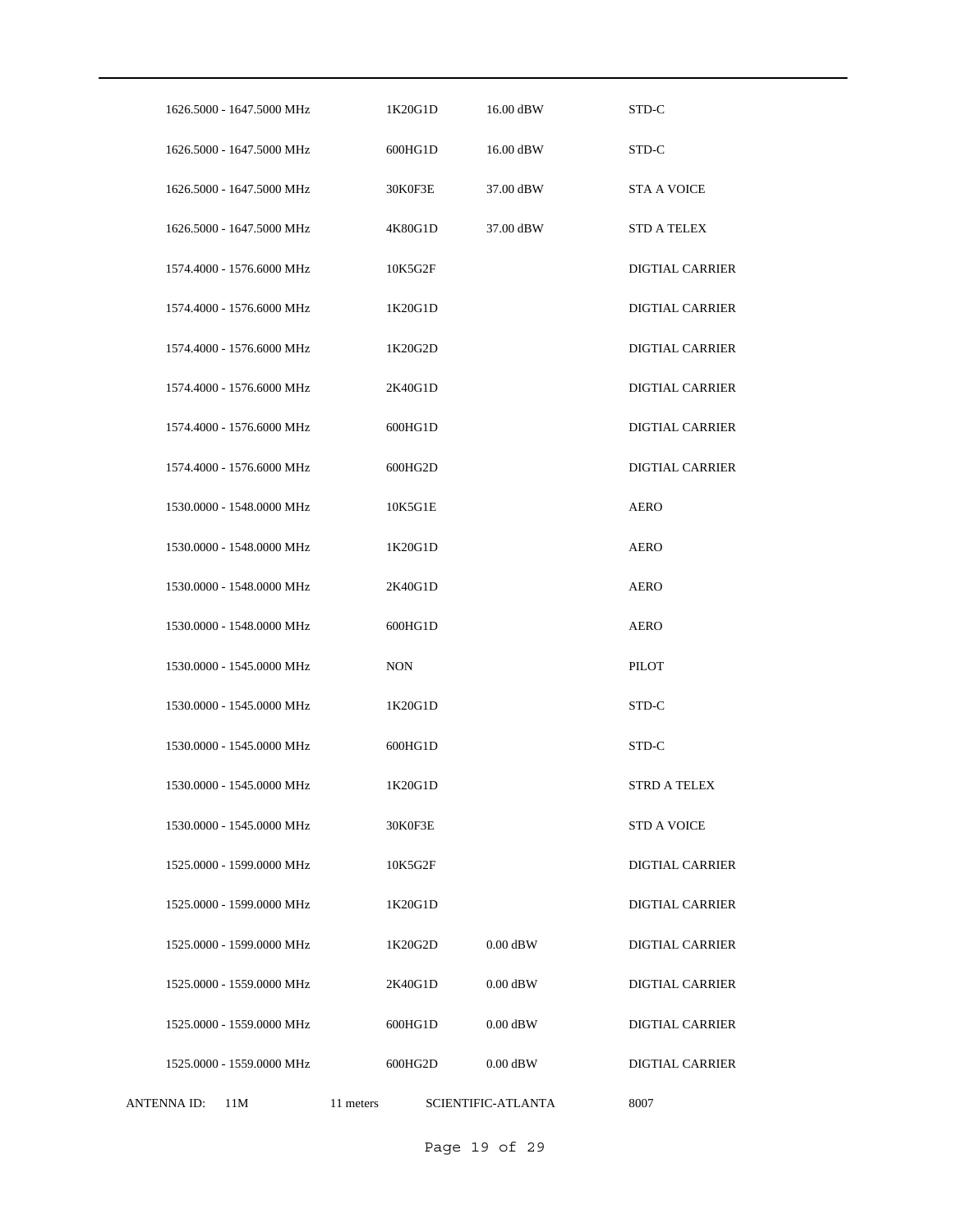| 6454.4000 - 6456.6000 MHz | 1K20G1D | 42.50 dBW | DIGTIAL CARRIER                                                                 |
|---------------------------|---------|-----------|---------------------------------------------------------------------------------|
| 6454.4000 - 6456.6000 MHz | 10K5G2F | 42.50 dBW | <b>DIGTIAL CARRIER</b>                                                          |
| 6454.4000 - 6456.6000 MHz | 1K20G2D | 42.50 dBW | DIGTIAL CARRIER                                                                 |
| 6454.4000 - 6456.6000 MHz | 2K40G2D | 42.50 dBW | DIGTIAL CARRIER                                                                 |
| 6454.4000 - 6456.6000 MHz | 2M20G1D | 78.00 dBW | DIGTIAL CARRIER                                                                 |
| 6454.4000 - 6456.6000 MHz | 600HG1D | 42.50 dBW | <b>DIGTIAL CARRIER</b>                                                          |
| 6454.4000 - 6456.6000 MHz | 600HG2D | 42.50 dBW | DIGTIAL CARRIER                                                                 |
| 6454.4000 - 6456.6000 MHz | 2M20G1D | 82.30 dBW | BPSK SPREAD SPECTRUM DATA<br>(NAVIGATION) TO SUPPORT<br><b>FAA-WASS PROGRAM</b> |
| 6425.0000 - 6454.0000 MHz | 10K5G2F | 42.50 dBW | <b>DIGTIAL CARRIER</b>                                                          |
| 6425,0000 - 6454,0000 MHz | 1K20G1D | 42.50 dBW | <b>DIGTIAL CARRIER</b>                                                          |
| 6425.0000 - 6454.0000 MHz | 1K20G2D | 42.50 dBW | <b>DIGTIAL CARRIER</b>                                                          |
| 6425.0000 - 6454.0000 MHz | 2K40G2D | 42.50 dBW | <b>DIGTIAL CARRIER</b>                                                          |
| 6425.0000 - 6454.0000 MHz | 2M20G1D | 78.00 dBW | <b>DIGTIAL CARRIER</b>                                                          |
| 6425.0000 - 6454.0000 MHz | 2M20G1D | 82.30 dBW | DIGTIAL CARRIER                                                                 |
| 6425.0000 - 6454.0000 MHz | 600HG1D | 42.50 dBW | <b>DIGTIAL CARRIER</b>                                                          |
| 6425,0000 - 6454,0000 MHz | 600HG2D | 42.50 dBW | <b>DIGTIAL CARRIER</b>                                                          |
| 6417.5000 - 6443.0000 MHz | 12K0G3E |           | INM B,C,M, FEEDERLINK                                                           |
| 6417.5000 - 6443.0000 MHz | 6K00G1D |           | INM B,C,M, FEEDERLINK                                                           |
| 6417.5000 - 6443.0000 MHz | 12K0G1D |           | INM B,C,M, FEEDERLINK                                                           |
| 6417.5000 - 6443.0000 MHz | 4K00G1D |           | INM B,C,M, FEEDERLINK                                                           |
| 6417.5000 - 6443.0000 MHz | 4K00G3E |           | INM B,C,M, FEEDERLINK                                                           |
| 6417.5000 - 6443.0000 MHz | 7K50G3E |           | INM B,C,M, FEEDERLINK                                                           |
| 6417.5000 - 6443.0000 MHz | 1K20G1D | 65.00 dBW | AERO, FEEDERLINK                                                                |
| 6417.5000 - 6443.0000 MHz | 600HG1D | 65.00 dBW | AERO, FEEDERLINK                                                                |
| 6417.5000 - 6443.0000 MHz | 2K40G1D | 65.00 dBW | TDM, AERO, FEEDERLINK                                                           |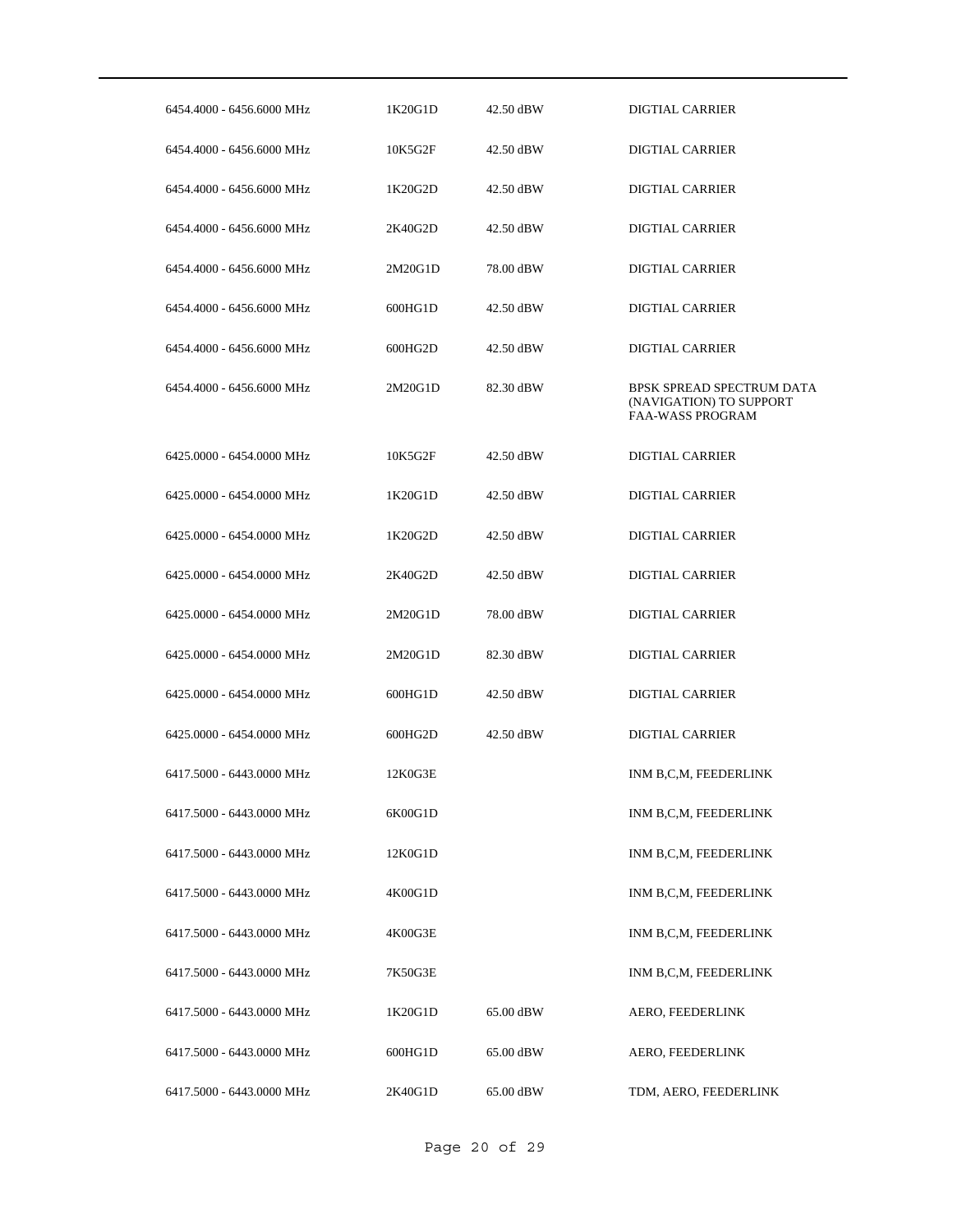| 6417.5000 - 6443.0000 MHz | 10K5G1E    | 69.20 dBW | DIGITAL VOICE, AERO,<br>FEEDERLINK        |
|---------------------------|------------|-----------|-------------------------------------------|
| 6417.5000 - 6440.0000 MHz | <b>NON</b> | 77.00 dBW | PILOT                                     |
| 6417.5000 - 6440.0000 MHz | 600HG1D    | 77.00 dBW | TDM, STD-C, FEEDERLINK                    |
| 6417.5000 - 6440.0000 MHz | 1K20G1D    | 77.00 dBW | TDM, STD-C, FEEDERLINK                    |
| 6417.5000 - 6440.0000 MHz | 1K20G1D    | 77.00 dBW | TDM, STD-A, TELEX, FEEDERLINK             |
| 6417.5000 - 6440.0000 MHz | 30K0F3E    | 77.00 dBW | ANALOG STD-A, VOICE,<br><b>FEEDERLINK</b> |
| 5925.0000 - 6425.0000 MHz | 18M0F8F-   | 80.50 dBW | <b>ANALOG VIDEO</b>                       |
| 5925.0000 - 6425.0000 MHz | 36M0F8F    | 80.50 dBW | ANALOG VIDEO                              |
| 5925.0000 - 6425.0000 MHz | 4M00G7F-   | 85.80 dBW | DIGITAL VIDEO                             |
| 5925.0000 - 6425.0000 MHz | 36M0G7F    | 81.30 dBW | DIGITAL VIDEO                             |
| 5925.0000 - 6425.0000 MHz | 21K9G7D-   | 85.80 dBW | DIGITAL DATA                              |
| 5925.0000 - 6425.0000 MHz | 72M0G7D    | 58.70 dBW | DIGITAL DATA                              |
| 4192.5000 - 4200.0000 MHz | 12K0G1D    |           | INM B,C,M                                 |
| 4192.5000 - 4200.0000 MHz | 12K0G3E    |           | INM B,C,M                                 |
| 4192.5000 - 4200.0000 MHz | 3K00G1E    |           | INM B,C,M                                 |
| 4192.5000 - 4200.0000 MHz | 4K00G1D    |           | INM B,C,M                                 |
| 4192.5000 - 4200.0000 MHz | 4K00G3E    |           | INM B,C,M                                 |
| 4192.5000 - 4200.0000 MHz | 7K50G3E    |           | INM B,C,M                                 |
| 4192.5000 - 4200.0000 MHz | 2K40G1D    |           | TDM, AERO, FEEDERLINK                     |
| 4192.5000 - 4200.0000 MHz | 1K20G1D    |           | TDM, STD-C, AERO FEEDERLINK               |
| 4192.5000 - 4200.0000 MHz | 600HG1D    |           | TDM, STD-C, AERO FEEDERLINK               |
| 4192.5000 - 4200.0000 MHz | 10K5G1E    |           | TDM, STD-C, AERO FEEDERLINK               |
| 4192.5000 - 4200.0000 MHz | 4K80G1D    |           | TDM, STD-C, AERO FEEDERLINK               |
| 4192.5000 - 4200.0000 MHz | <b>NON</b> |           | PILOT                                     |
| 3700.0000 - 4200.0000 MHz | 18M0F8F-   |           | <b>ANALOG VIDEO</b>                       |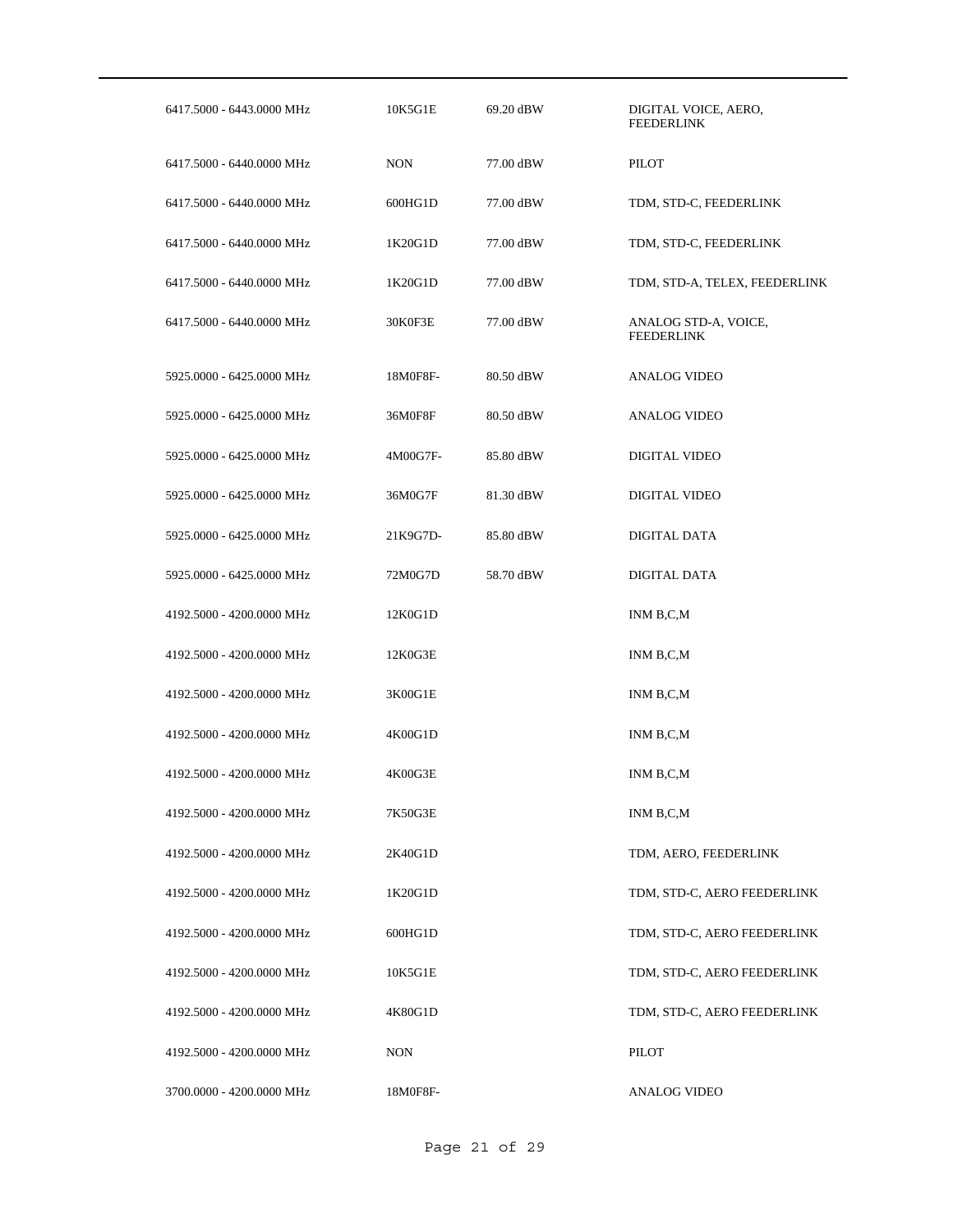| 3700.0000 - 4200.0000 MHz | 36M0F8F                                | ANALOG VIDEO                                                             |
|---------------------------|----------------------------------------|--------------------------------------------------------------------------|
| 3700.0000 - 4200.0000 MHz | 4M00G7F-                               | <b>DIGITAL VIDEO</b>                                                     |
| 3700.0000 - 4200.0000 MHz | 36M0G7F                                | <b>DIGITAL VIDEO</b>                                                     |
| 3700.0000 - 4200.0000 MHz | 21K9G7D-                               | DIGITAL DATA                                                             |
| 3700.0000 - 4200.0000 MHz | 72M0G7D                                | <b>DIGITAL DATA</b>                                                      |
| 3629.4000 - 3631.6000 MHz | 2M20G1D                                | BPSK SPREAD SPECTRUM DATA<br>(NAVIGATION) TO SUPPORT<br>FAA-WASS PROGRAM |
| 3600.0000 - 3629.0000 MHz | 2M20G1D                                | <b>DIGITAL CARRIER</b>                                                   |
| 3600.0000 - 3623.0000 MHz | 10K5G1E                                | DIGITAL VOICE, AERO                                                      |
| 3600.0000 - 3623.0000 MHz | 12K0G1D                                | INM B,C,M, FEEDERLINK                                                    |
| 3600.0000 - 3623.0000 MHz | 12K0G3E                                | INM B,C,M, FEEDERLINK                                                    |
| 3600.0000 - 3623.0000 MHz | 3K00G1D                                | INM B,C,M, FEEDERLINK                                                    |
| 3600.0000 - 3623.0000 MHz | 4K00G1D                                | INM B,C,M, FEEDERLINK                                                    |
| 3600.0000 - 3623.0000 MHz | 4K00G3E                                | INM B,C,M, FEEDERLINK                                                    |
| 3600.0000 - 3623.0000 MHz | 7K50G3E                                | INM B,C,M, FEEDERLINK                                                    |
| 3600.0000 - 3623.0000 MHz | 1K20G1D                                | TDM, AERO, FEEDERLINK                                                    |
| 3600.0000 - 3623.0000 MHz | 2K40G1D                                | TDM, AERO, FEEDERLINK                                                    |
| 3600.0000 - 3623.0000 MHz | 4K80G1D                                | TDM, AERO, FEEDERLINK                                                    |
| 3600.0000 - 3623.0000 MHz | 600HG1D                                | TDM, AERO, FEEDERLINK                                                    |
| 3600,0000 - 3620,0000 MHz | 1K20G1D                                | STD-C                                                                    |
| 3600.0000 - 3620.0000 MHz | 600HG1D                                | STD-C                                                                    |
| 3600.0000 - 3620.0000 MHz | <b>NON</b>                             | PILOT                                                                    |
| 3600.0000 - 3620.0000 MHz | 30K0F3E                                | <b>STD A VOICE</b>                                                       |
| 3600.0000 - 3260.0000 MHz | 4K80G1D                                | <b>STD A TELEX</b>                                                       |
| ANTENNA ID:<br>11M        | 11 meters<br><b>SCIENTIFIC-ATLANTA</b> | 8007                                                                     |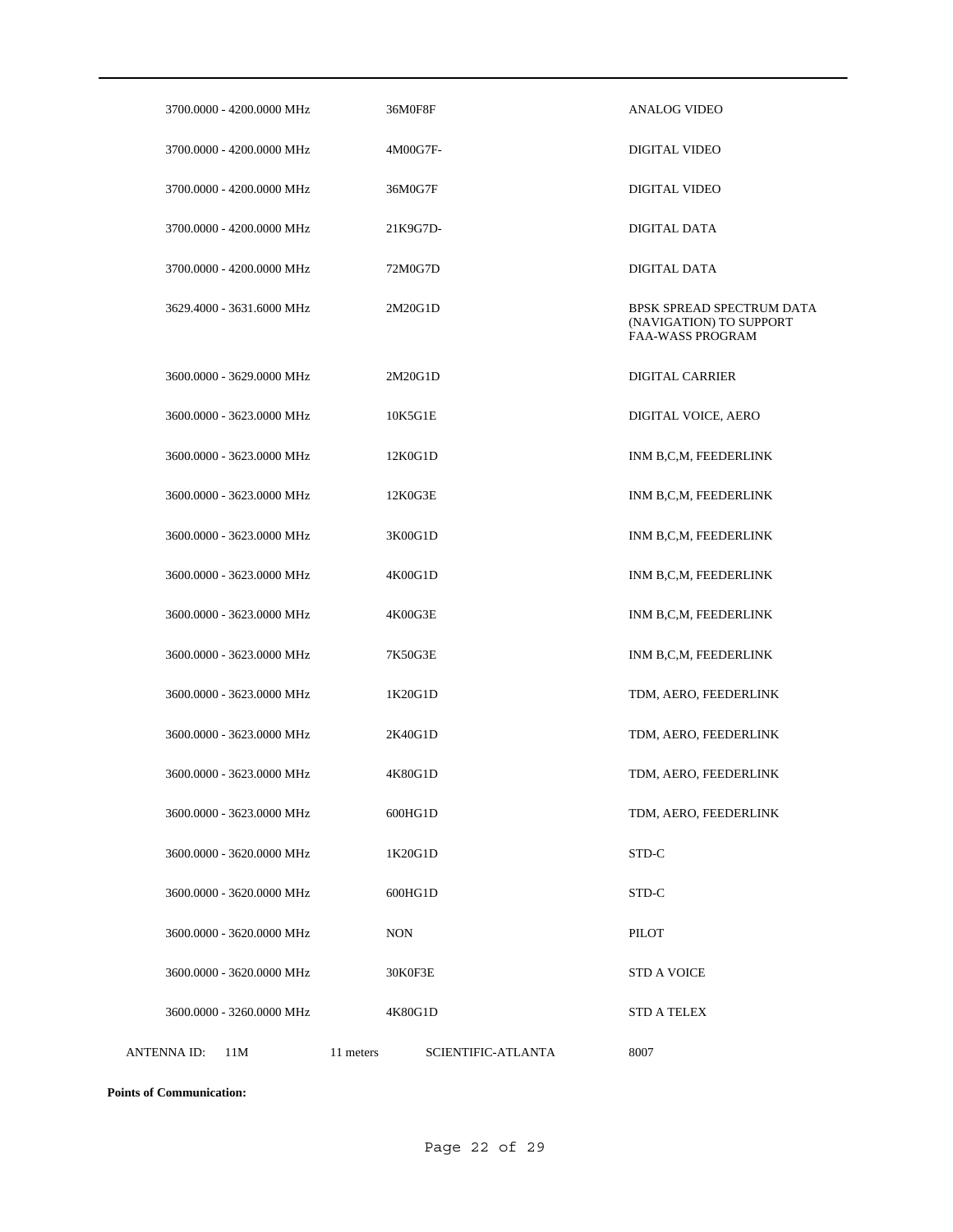| SOUTHBURY - ALSAT - (ALSAT)                                                                                                         |                                                          |  |  |  |  |  |  |  |
|-------------------------------------------------------------------------------------------------------------------------------------|----------------------------------------------------------|--|--|--|--|--|--|--|
| SOUTHBURY - INMARSAT 4F2 - (52.75)                                                                                                  |                                                          |  |  |  |  |  |  |  |
| SOUTHBURY - INMARSAT Ltd-3 - (15.5 W.L.)                                                                                            |                                                          |  |  |  |  |  |  |  |
| SOUTHBURY - INMARSAT-2 AOR-EAST - (17 W.L.)                                                                                         |                                                          |  |  |  |  |  |  |  |
| SOUTHBURY - INMARSAT-2 AOR-WEST - (98 W.L.)                                                                                         |                                                          |  |  |  |  |  |  |  |
| SOUTHBURY - INTV - (18.5 W)                                                                                                         |                                                          |  |  |  |  |  |  |  |
| SOUTHBURY - ISAT List -                                                                                                             |                                                          |  |  |  |  |  |  |  |
| SOUTHBURY - MARISAT-F2 - (33.9 W.L.)                                                                                                |                                                          |  |  |  |  |  |  |  |
| SES-RWL-20090204-00137<br>The University of North Carolina at Chapel Hill<br>E E990044<br>Renewal<br><b>Grant of Authority</b>      | 04/12/2009 - 04/12/2024<br>Date Effective:<br>02/06/2009 |  |  |  |  |  |  |  |
| <b>Class of Station:</b><br><b>Fixed Earth Stations</b>                                                                             |                                                          |  |  |  |  |  |  |  |
| Domestic Fixed Satellite Service<br><b>Nature of Service:</b>                                                                       |                                                          |  |  |  |  |  |  |  |
| SITE ID:<br>1<br>LOCATION:<br>100 A FRIDAY CENTER DRIVE, ORANGE, CHAPEL HILL, NC<br>35°53'56.90" N LAT.<br>79 ° 0 ' 48.50 " W LONG. |                                                          |  |  |  |  |  |  |  |
| <b>ANTENNA ID:</b><br>3.8 meters<br>PRODELIN 1383<br>A                                                                              | P40381                                                   |  |  |  |  |  |  |  |
|                                                                                                                                     |                                                          |  |  |  |  |  |  |  |
| 5925.0000 - 6425.0000 MHz<br>230KG7E<br>51.10 dBW                                                                                   | QPSK, DIGITIZED AUDIO                                    |  |  |  |  |  |  |  |
| 3700.0000 - 4200.0000 MHz<br>230KG7E                                                                                                | QPSK, DIGITIZED AUDIO                                    |  |  |  |  |  |  |  |
| <b>Points of Communication:</b>                                                                                                     |                                                          |  |  |  |  |  |  |  |
| $1 - ALSAT - (ALSAT)$                                                                                                               |                                                          |  |  |  |  |  |  |  |
| SES-RWL-20090204-00138<br>E E990041<br>Time Warner Entertainment - Advance/Newhouse Partnership<br>Renewal<br>Grant of Authority    | 03/19/2009 - 03/19/2024<br>Date Effective:<br>02/06/2009 |  |  |  |  |  |  |  |
| <b>Class of Station:</b><br>Temporary Fixed Earth Station                                                                           |                                                          |  |  |  |  |  |  |  |
| Domestic Fixed Satellite Service<br><b>Nature of Service:</b>                                                                       |                                                          |  |  |  |  |  |  |  |
| SITE ID:<br>$\mathbf{1}$<br>LOCATION:<br>SOUTHWEST UNITED STATES, AUSTIN, TX                                                        |                                                          |  |  |  |  |  |  |  |
| AUS12<br>1.2 meters<br><b>ANTENNAID:</b><br><b>ADVENT NEWSSWIFT</b>                                                                 | 1.2M SNG                                                 |  |  |  |  |  |  |  |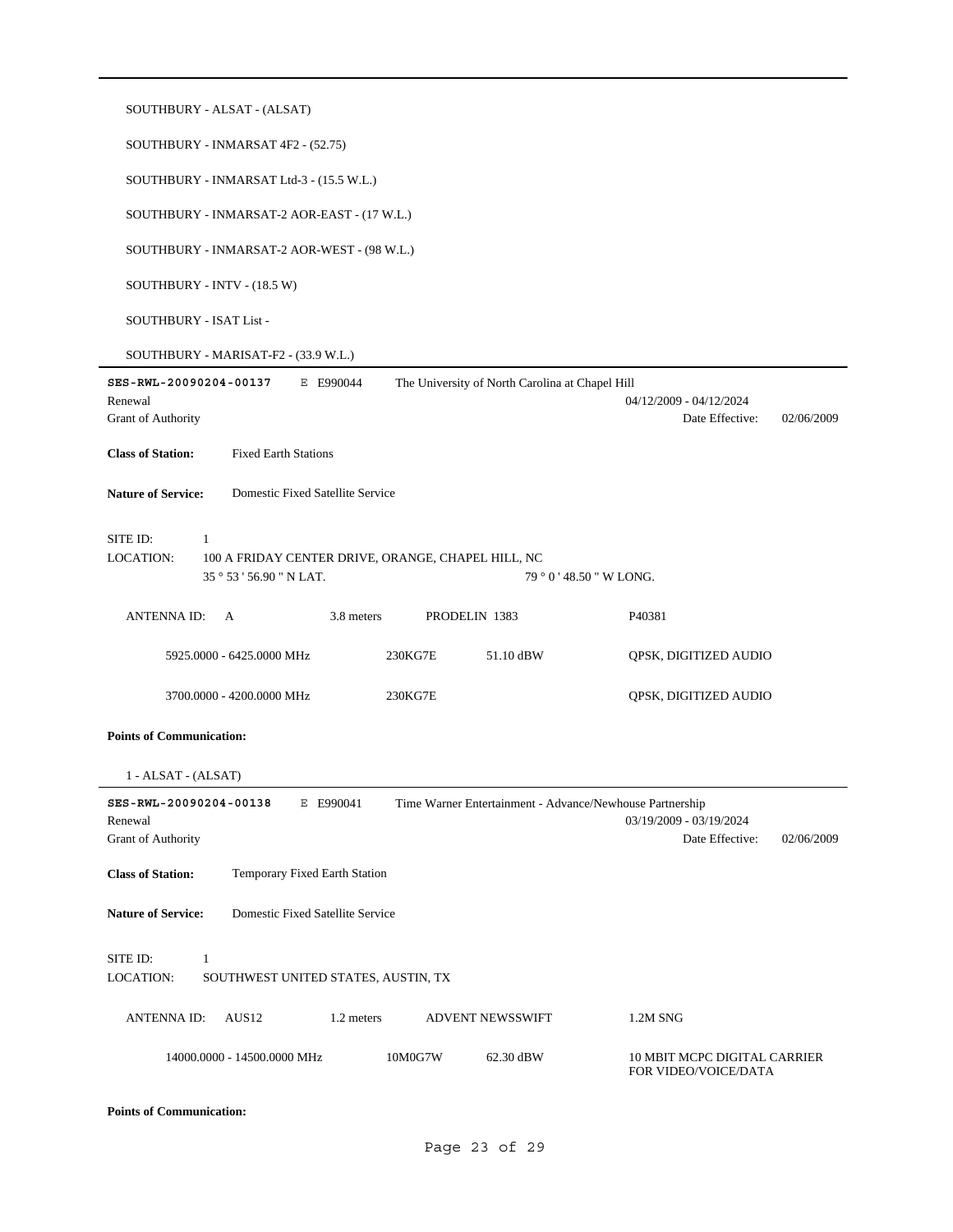| 1 - ALSAT - (ALSAT)                                                                                      |                                |                                            |            |
|----------------------------------------------------------------------------------------------------------|--------------------------------|--------------------------------------------|------------|
| SES-RWL-20090204-00139<br>E E880888<br>Renewal<br>Grant of Authority                                     | CAP EXCHANGE I, LLC            | 03/10/2009 - 03/10/2024<br>Date Effective: | 02/10/2009 |
| <b>Class of Station:</b><br><b>Fixed Earth Stations</b>                                                  |                                |                                            |            |
| <b>Nature of Service:</b><br>Domestic Fixed Satellite Service                                            |                                |                                            |            |
| SITE ID:<br>$\mathbf{1}$<br><b>LOCATION:</b><br>ASHTABULA, GENEVA, OH<br>41 ° 49 ' 35.00 " N LAT.        | $80^{\circ}58'18.00''$ W LONG. |                                            |            |
| <b>ANTENNA ID:</b><br>-1<br>4.5 meters                                                                   | <b>SCIENTIFIC ATLANTA</b>      | 8345                                       |            |
| 3700.0000 - 4200.0000 MHz                                                                                | 36MOF3F                        |                                            |            |
| <b>Points of Communication:</b>                                                                          |                                |                                            |            |
| 1 - ALSAT - (ALSAT)                                                                                      |                                |                                            |            |
| SES-RWL-20090204-00141<br>E E990019<br>Renewal<br>Grant of Authority                                     | American Samoa License, Inc.   | 04/07/2009 - 04/07/2024<br>Date Effective: | 02/06/2009 |
| <b>Class of Station:</b><br><b>Fixed Earth Stations</b>                                                  |                                |                                            |            |
| <b>Nature of Service:</b><br>Domestic Fixed Satellite Service                                            |                                |                                            |            |
| SITE ID:<br>$\mathbf{1}$<br><b>LOCATION:</b><br>SOATA/ UNIT D, PAGO PAGO, AS<br>14 ° 20 ' 17.70 " S LAT. | 170 ° 43 ' 50.90 " W LONG.     |                                            |            |
| <b>ANTENNAID:</b><br>7.3 meters<br>$\mathbf{1}$                                                          | <b>ANDREW</b>                  | ES73-CCP4                                  |            |
| 5850.0000 - 6425.0000 MHz                                                                                | 1M85G7D<br>74.61 dBW           | QPSK, IBS                                  |            |
| 3700.0000 - 4200.0000 MHz                                                                                | 1M85G7D                        | QPSK, IBS                                  |            |
| <b>Points of Communication:</b>                                                                          |                                |                                            |            |
| 1 - INTELSAT POR - (174.0 E.L.)                                                                          |                                |                                            |            |
| 1 - INTELSAT POR - (176.0 E.L.)                                                                          |                                |                                            |            |
| 1 - INTELSAT POR - (180.0 E.L.)                                                                          |                                |                                            |            |
| SES-RWL-20090204-00142<br>E E881082<br>Renewal<br>Grant of Authority                                     | <b>ASSOCIATED PRESS</b>        | 03/31/2009 - 03/31/2024<br>Date Effective: | 02/10/2009 |
| <b>Class of Station:</b><br><b>Fixed Earth Stations</b>                                                  |                                |                                            |            |
| <b>Nature of Service:</b><br>Domestic Fixed Satellite Service                                            |                                |                                            |            |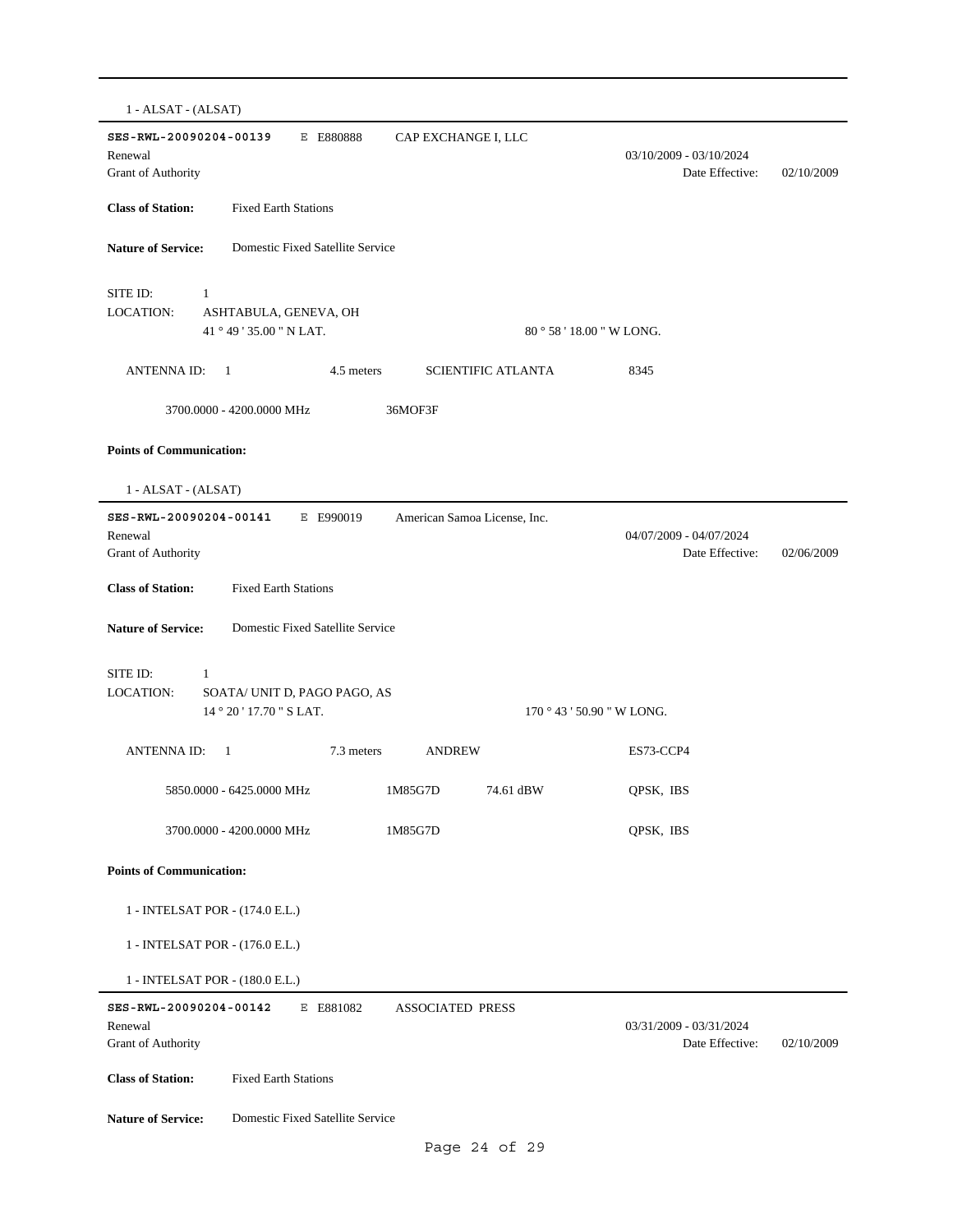| SITE ID:<br>LOCATION:                                   | 1<br>SAN BERNARDINO, REDLANDS, CA<br>34 ° 3 ' 39.00 " N LAT. |           |                           | $117°11'27.00''$ W LONG. |                                            |            |
|---------------------------------------------------------|--------------------------------------------------------------|-----------|---------------------------|--------------------------|--------------------------------------------|------------|
| ANTENNA ID: 1                                           |                                                              | 3 meters  | <b>SCIENTIFIC ATLANTA</b> |                          | 8006                                       |            |
|                                                         | 3700.0000 - 4200.0000 MHz                                    |           | 200KF3A                   |                          |                                            |            |
|                                                         | 3700.0000 - 4200.0000 MHz                                    |           | 180KF2D                   |                          |                                            |            |
|                                                         | 3700.0000 - 4200.0000 MHz                                    |           | 2M50FID                   |                          |                                            |            |
| <b>Points of Communication:</b>                         |                                                              |           |                           |                          |                                            |            |
| 1 - ALSAT - (ALSAT)                                     |                                                              |           |                           |                          |                                            |            |
| Renewal<br>Grant of Authority                           | SES-RWL-20090204-00143                                       | E E881072 | <b>ASSOCIATED PRESS</b>   |                          | 03/31/2009 - 03/31/2024<br>Date Effective: | 02/10/2009 |
| <b>Class of Station:</b>                                | <b>Fixed Earth Stations</b>                                  |           |                           |                          |                                            |            |
| <b>Nature of Service:</b>                               | Domestic Fixed Satellite Service                             |           |                           |                          |                                            |            |
| SITE ID:<br>LOCATION:                                   | 1<br>CHAUTAUQUA, DUNKIRK, NY<br>42 ° 29 ' 11.00 " N LAT.     |           |                           | 79 ° 20 ' 5.00 " W LONG. |                                            |            |
| ANTENNA ID: 1                                           |                                                              | 3 meters  | <b>SCIENTIFIC ATLANTA</b> |                          | 8006                                       |            |
|                                                         | 3700.0000 - 4200.0000 MHz                                    |           | 200KF3A                   |                          |                                            |            |
|                                                         | 3700.0000 - 4200.0000 MHz                                    |           | 180KF2D                   |                          |                                            |            |
|                                                         | 3700.0000 - 4200.0000 MHz                                    |           | 2M50FID                   |                          |                                            |            |
| <b>Points of Communication:</b>                         |                                                              |           |                           |                          |                                            |            |
| 1 - ALSAT - (ALSAT)                                     |                                                              |           |                           |                          |                                            |            |
| SES-RWL-20090204-00144<br>Renewal<br>Grant of Authority |                                                              | E E880877 | <b>ASSOCIATED PRESS</b>   |                          | 03/03/2009 - 03/03/2024<br>Date Effective: | 02/10/2009 |
| <b>Class of Station:</b>                                | <b>Fixed Earth Stations</b>                                  |           |                           |                          |                                            |            |
| <b>Nature of Service:</b>                               | Domestic Fixed Satellite Service                             |           |                           |                          |                                            |            |
| SITE ID:                                                | $\mathbf{1}$                                                 |           |                           |                          |                                            |            |
| LOCATION:                                               | MARION, OCALA, FL<br>29 ° 10 ' 15.00 " N LAT.                |           |                           | 82 ° 9 ' 35.00 " W LONG. |                                            |            |
| <b>ANTENNA ID:</b>                                      | - 1                                                          | 3 meters  | <b>SCIENTIFIC ATLANTA</b> |                          | 8006                                       |            |
|                                                         |                                                              |           | Page 25 of 29             |                          |                                            |            |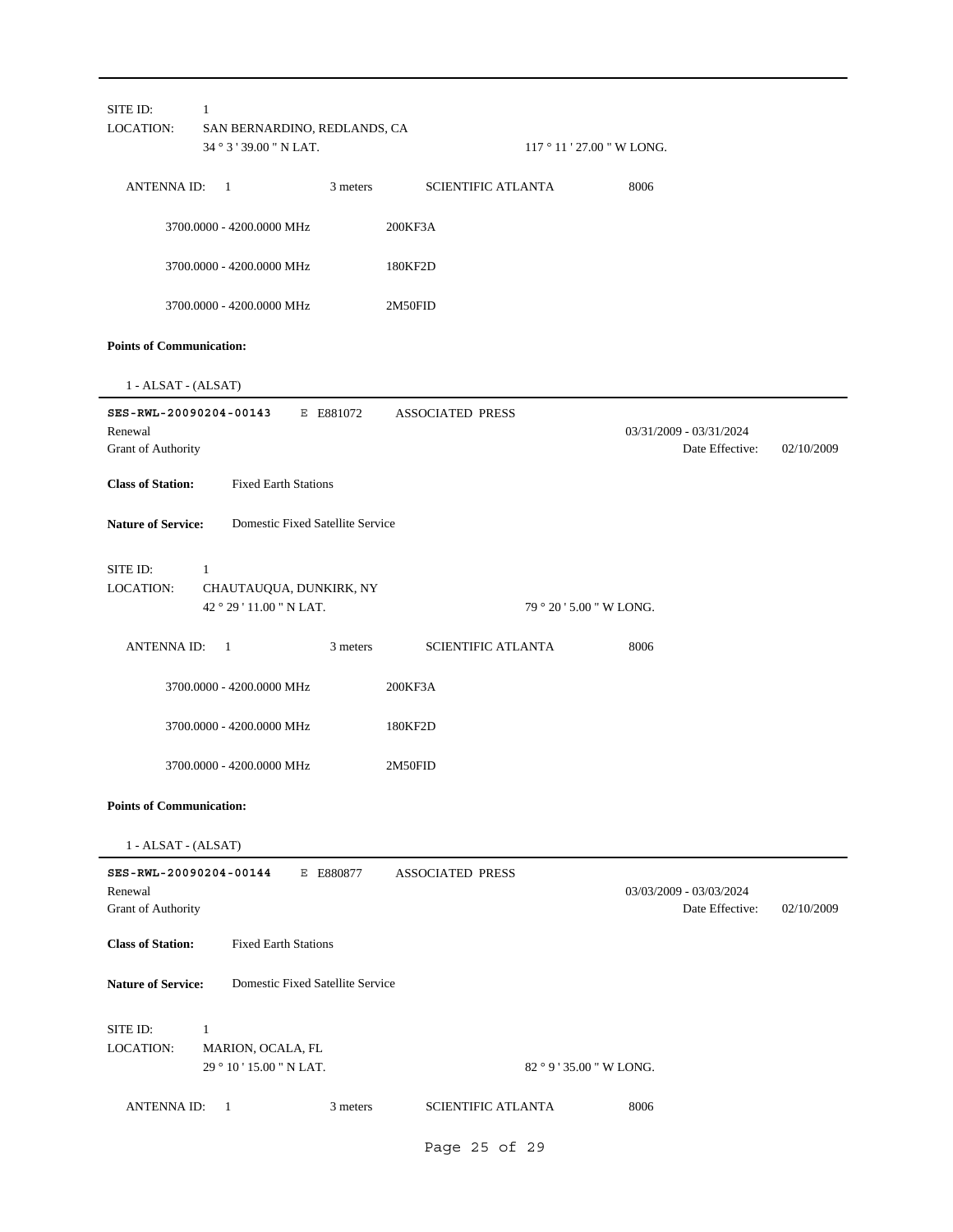| 3700.0000 - 4200.0000 MHz                                                                                     | 200KF3A                                                                 |                                                          |
|---------------------------------------------------------------------------------------------------------------|-------------------------------------------------------------------------|----------------------------------------------------------|
| 3700.0000 - 4200.0000 MHz                                                                                     | 180KF2D                                                                 |                                                          |
| 3700.0000 - 4200.0000 MHz                                                                                     | 2M50FID                                                                 |                                                          |
| <b>Points of Communication:</b>                                                                               |                                                                         |                                                          |
| 1 - ALSAT - (ALSAT)                                                                                           |                                                                         |                                                          |
| SES-RWL-20090204-00146<br>E E881211<br>Renewal<br>Grant of Authority                                          | Production & Satellite Services, Inc.                                   | 03/25/2009 - 03/25/2024<br>Date Effective:<br>02/06/2009 |
| <b>Class of Station:</b><br>Temporary Fixed Earth Station                                                     |                                                                         |                                                          |
| <b>Nature of Service:</b>                                                                                     | Domestic Fixed Satellite Service, International Fixed Satellite Service |                                                          |
| SITE ID:<br>1<br><b>VARIOUS</b><br>LOCATION:                                                                  |                                                                         |                                                          |
| <b>ANTENNA ID:</b><br>$\mathbf{1}$<br>2.4 meters                                                              | SATCOM TECHNOLOGIES, INC.                                               | 240KV                                                    |
| 14000.0000 - 14500.0000 MHz                                                                                   | 36MOF8F<br>76.00 dBW                                                    | Analog TV with associated audio                          |
| 14000.0000 - 14500.0000 MHz                                                                                   | 3OKOF3E<br>44.30 dBW                                                    | SCPC voice                                               |
| 11700.0000 - 12200.0000 MHz                                                                                   | 36MOF8F                                                                 | Analog TV with associated audio                          |
| 11700.0000 - 12200.0000 MHz                                                                                   | 3OKOF3E                                                                 | <b>SCPC</b> voice                                        |
| <b>Points of Communication:</b>                                                                               |                                                                         |                                                          |
| 1 - ALSAT - (ALSAT)                                                                                           |                                                                         |                                                          |
| 1 - ANIK E1 - (118.7 W.L.)                                                                                    |                                                                         |                                                          |
| 1 - ANIK E2 - (111.1 W.L)                                                                                     |                                                                         |                                                          |
| 1 - MORELOS-2 - (116.8 W.L.)                                                                                  |                                                                         |                                                          |
| $1 - PAS-1R - (45.0 W.L.)$                                                                                    |                                                                         |                                                          |
| SES-RWL-20090205-00149<br>E E880968<br>Renewal<br>Grant of Authority                                          | MINNESOTA PUBLIC RADIO                                                  | 03/31/2009 - 03/31/2024<br>Date Effective:<br>02/10/2009 |
| <b>Class of Station:</b><br><b>Fixed Earth Stations</b>                                                       |                                                                         |                                                          |
| <b>Nature of Service:</b><br>Domestic Fixed Satellite Service                                                 |                                                                         |                                                          |
| SITE ID:<br>$\mathbf{1}$<br>LOCATION:<br>APPROX. 2 MI. SSE OF, SWIFT, APPLETON, MN<br>45 ° 10 ' 4.00 " N LAT. | 95 ° 59 ' 54.00 " W LONG.                                               |                                                          |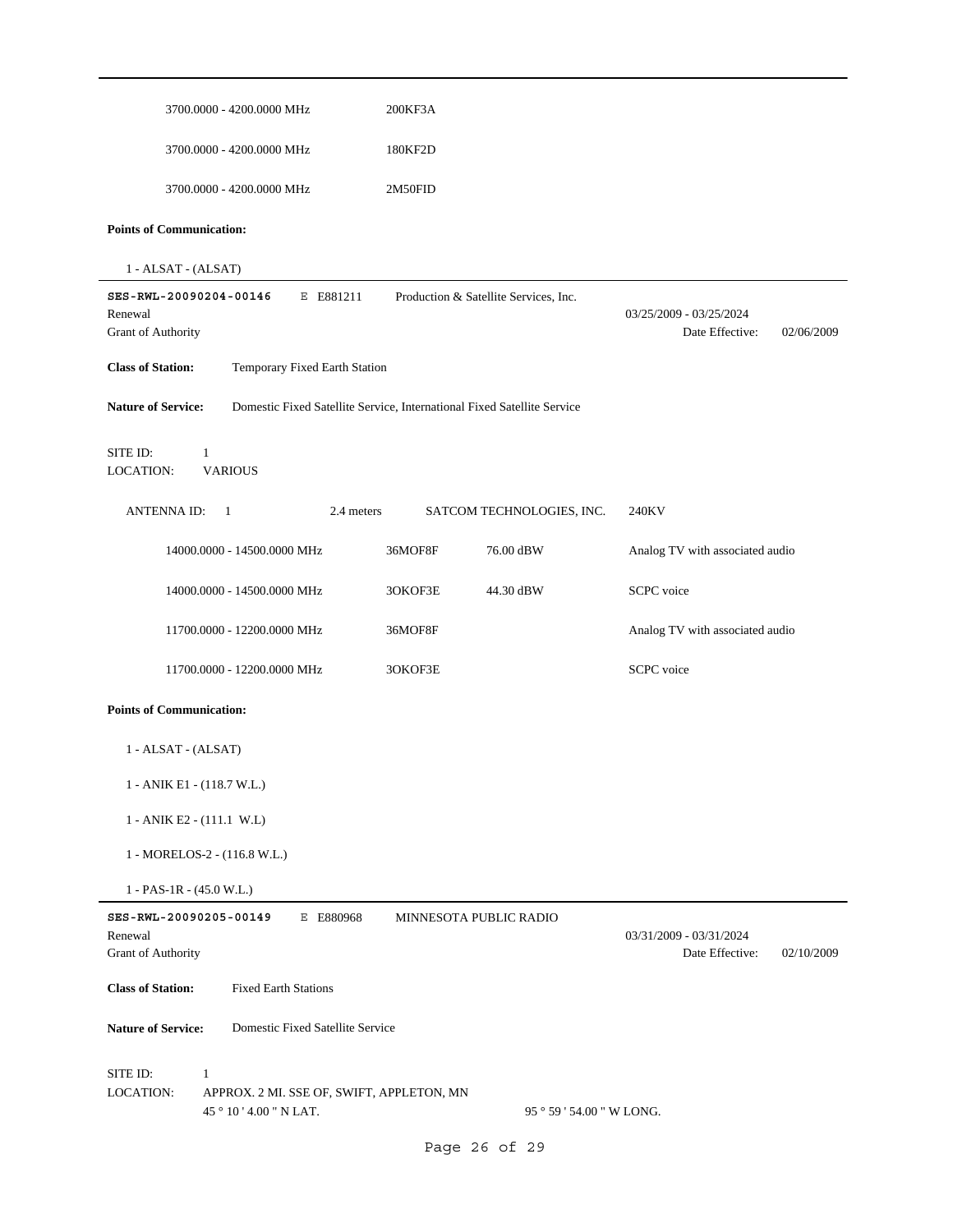| ANTENNA ID: 1                                                                                                     |                                                 | 5 meters  | <b>COMTECH</b> | 3864-5M-PF-FG NO. 84                                                                        |            |
|-------------------------------------------------------------------------------------------------------------------|-------------------------------------------------|-----------|----------------|---------------------------------------------------------------------------------------------|------------|
|                                                                                                                   | 3700.0000 - 4200.0000 MHz                       |           | 180KF3E        |                                                                                             |            |
|                                                                                                                   | 3700.0000 - 4200.0000 MHz                       |           | 30K0F1D        |                                                                                             |            |
| <b>Points of Communication:</b>                                                                                   |                                                 |           |                |                                                                                             |            |
| 1 - ALSAT - (ALSAT)                                                                                               |                                                 |           |                |                                                                                             |            |
| SES-RWL-20090206-00156<br>Renewal<br>Grant of Authority                                                           |                                                 | E E890163 |                | CABLEVISION SYSTEMS NEW YORK CITY CORPORATION<br>04/28/2009 - 04/28/2024<br>Date Effective: | 02/10/2009 |
| <b>Class of Station:</b>                                                                                          | <b>Fixed Earth Stations</b>                     |           |                |                                                                                             |            |
| <b>Nature of Service:</b>                                                                                         | Domestic Fixed Satellite Service                |           |                |                                                                                             |            |
| SITE ID:<br>$\mathbf{1}$<br>LOCATION:                                                                             | THE BRONX, NY<br>40°50'9.00" NLAT.              |           |                | 73 ° 50 ' 33.00 " W LONG.                                                                   |            |
| ANTENNA ID: 1                                                                                                     |                                                 | 5 meters  | SIMULSAT/ATC   |                                                                                             |            |
|                                                                                                                   | 3700.0000 - 4200.0000 MHz                       |           | 36000F9        |                                                                                             |            |
| <b>Points of Communication:</b><br>1 - ALSAT - (ALSAT)<br>SES-RWL-20090206-00157<br>Renewal<br>Grant of Authority |                                                 | E E890162 |                | CABLEVISION SYSTEMS NEW YORK CITY CORPORATION<br>04/28/2009 - 04/28/2024<br>Date Effective: | 02/10/2009 |
| <b>Class of Station:</b>                                                                                          | <b>Fixed Earth Stations</b>                     |           |                |                                                                                             |            |
| <b>Nature of Service:</b>                                                                                         | Domestic Fixed Satellite Service                |           |                |                                                                                             |            |
| SITE ID:<br>-1<br>LOCATION:                                                                                       | <b>BROOKLYN, NY</b><br>40 ° 38 ' 51.00 " N LAT. |           |                | 73 ° 54 ' 42.00 " W LONG.                                                                   |            |
| ANTENNA ID: 1                                                                                                     |                                                 | 5 meters  | SIMULSAT/ATC   |                                                                                             |            |
|                                                                                                                   | 3700.0000 - 4200.0000 MHz                       |           | 36000F9        |                                                                                             |            |
|                                                                                                                   |                                                 |           |                |                                                                                             |            |
| <b>Points of Communication:</b>                                                                                   |                                                 |           |                |                                                                                             |            |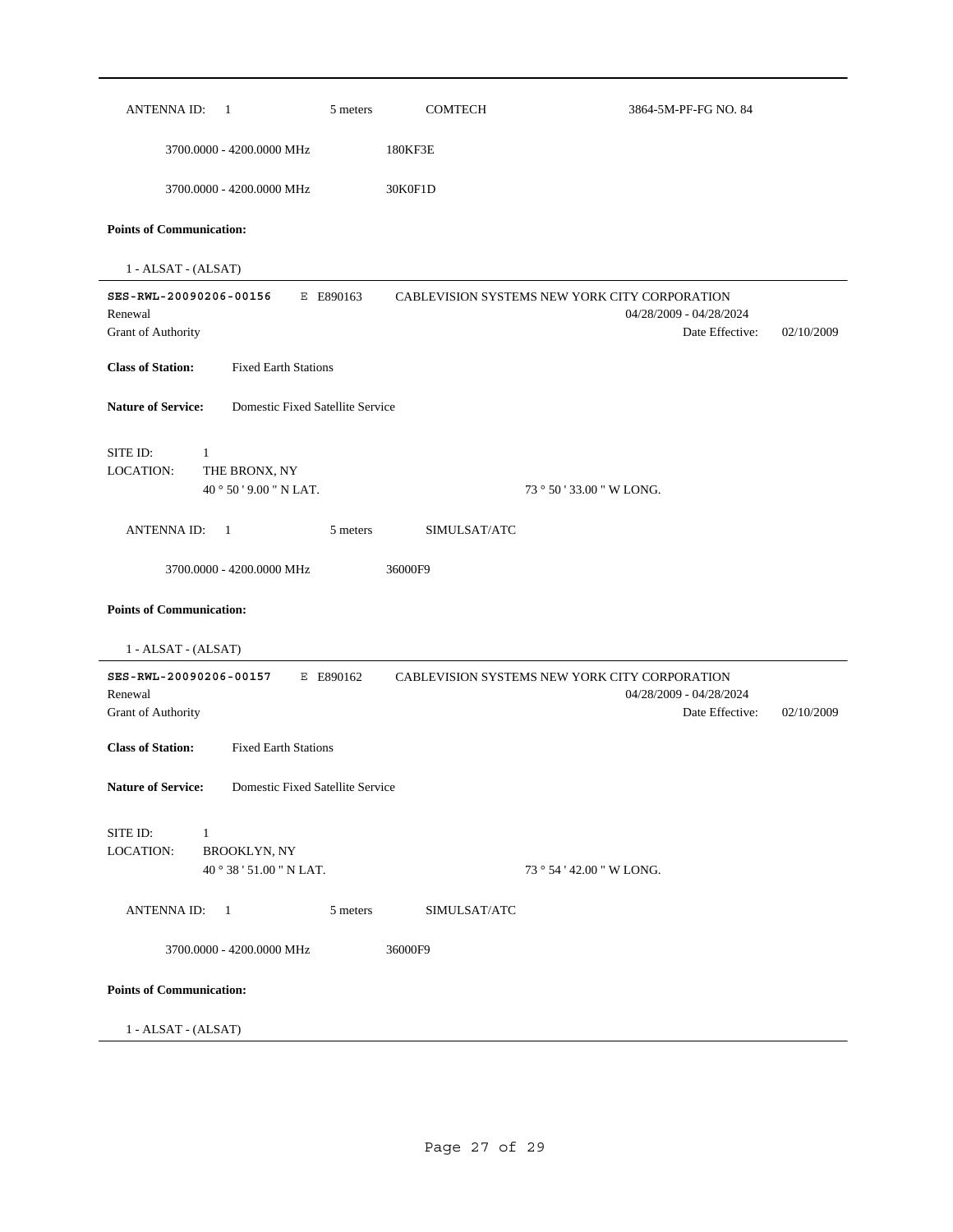| SES-STA-20081022-01357<br>Special Temporary Authority<br>Grant of Authority        | E E060335 | SES Americom, Inc.                                                                                                                        | Date Effective: | 02/04/2009 |
|------------------------------------------------------------------------------------|-----------|-------------------------------------------------------------------------------------------------------------------------------------------|-----------------|------------|
| <b>Class of Station:</b>                                                           |           |                                                                                                                                           |                 |            |
| 2009.                                                                              |           | Extension of special temporary authority is GRANTED for an additional period of 180 days beginning November 28, 2008 and ending May 26,   |                 |            |
| <b>Points of Communication:</b>                                                    |           |                                                                                                                                           |                 |            |
| SES-STA-20081216-01618<br>Special Temporary Authority<br>Grant of Authority        | E E990143 | COMTECH MOBILE DATACOM CORP.                                                                                                              | Date Effective: | 02/04/2009 |
| <b>Class of Station:</b>                                                           |           |                                                                                                                                           |                 |            |
|                                                                                    |           | Extension of special temporary authority is GRANTED for an additional 60 days beginning December 27, 2008 and ending February 24, 2009.   |                 |            |
| <b>Points of Communication:</b>                                                    |           |                                                                                                                                           |                 |            |
| SES-STA-20090123-00064<br>Special Temporary Authority<br>Grant of Authority        | E E4132   | PanAmSat Licensee Corp.                                                                                                                   | Date Effective: | 02/10/2009 |
| <b>Class of Station:</b>                                                           |           |                                                                                                                                           |                 |            |
| 21, 2009.                                                                          |           | Extension of special temporary authority is GRANTED with condition for an additional 30 days beginning February 20, 2009 and ending March |                 |            |
| <b>Points of Communication:</b>                                                    |           |                                                                                                                                           |                 |            |
| SES-STA-20090123-00066<br>Special Temporary Authority                              | E KA391   | PanAmSat Licensee Corp.                                                                                                                   |                 |            |
| Grant of Authority                                                                 |           |                                                                                                                                           | Date Effective: | 02/10/2009 |
| <b>Class of Station:</b>                                                           |           |                                                                                                                                           |                 |            |
|                                                                                    |           | Special temporary authority is GRANTED for a period of 30 days beginning February 18, 2009 and ending March 19, 2009.                     |                 |            |
| <b>Points of Communication:</b>                                                    |           |                                                                                                                                           |                 |            |
| SES-STA-20090202-00122<br>Special Temporary Authority<br><b>Grant of Authority</b> | Ε         | PetroCom License Corporation                                                                                                              | Date Effective: | 02/05/2009 |
| <b>Class of Station:</b>                                                           |           |                                                                                                                                           |                 |            |
|                                                                                    |           | Special temporary authority is GRANTED for a period of 60 days beginning February 6, 2009 and ending April 6, 2009.                       |                 |            |